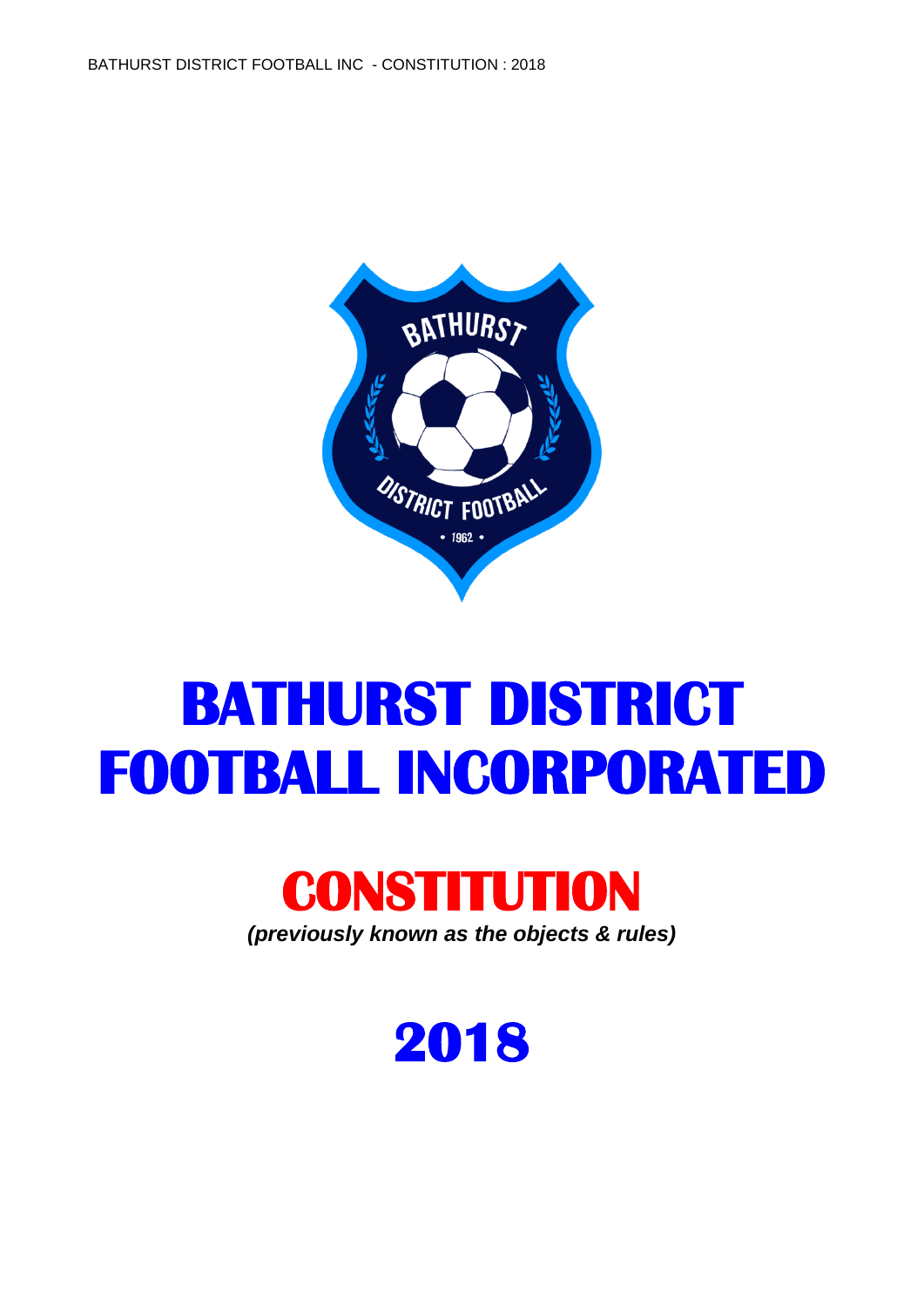# **CONTENTS**

| <b>STATEMENT OF OBJECTS</b> |                                                | 1              |
|-----------------------------|------------------------------------------------|----------------|
| <b>STATEMENT OF RULES</b>   |                                                | 6              |
| PART 1:                     | <b>PRELIMINARY</b>                             | 6              |
| RULE 1:                     | <b>INTERPRETATION</b>                          | 6              |
| RULE 2: OBJECTS             |                                                | 6              |
| PART 2:                     | <b>MEMBERSHIP</b>                              | $\overline{7}$ |
| RULE 3:                     | <b>MEMBER QUALIFICATIONS</b>                   | $\overline{7}$ |
| <b>RULE 4:</b>              | <b>NOMINATION FOR MEMBERSHIP</b>               | 8              |
|                             | RULE 5: CESSATION OF MEMBERSHIP                | 10             |
|                             | RULE 6: MEMBERSHIP ENTITLEMENTS -              |                |
|                             | <b>NOT TRANSFERRABLE</b>                       | 10             |
| RULE 7:                     | <b>RESIGNATION OF MEMBERSHIP</b>               | 10             |
| <b>RULE 8:</b>              | <b>REGISTER OF MEMBERS</b>                     | 11             |
| RULE 9:                     | FEES, SUBSCRIPTIONS, ETC                       | 11             |
| <b>RULE 10:</b>             | <b>MEMBERS' LIABILITIES</b>                    | 11             |
|                             | RULE 11: DISCIPLINING OF MEMBERS               | 12             |
|                             | RULE 12: RIGHT OF APPEAL OF DISCIPLINED MEMBER | 14             |
| PART 3: THE COMMITTEE       |                                                | 15             |
| RULE 13:                    | <b>POWERS OF THE COMMITTEE</b>                 | 15             |
| RULE 14:                    | <b>CONSTITUTION &amp; MEMBERSHIP</b>           | 15             |
| RULE 15:                    | <b>ELECTION OF MEMBERS</b>                     | 16             |
| <b>RULE 16:</b>             | <b>SECRETARY</b>                               | 17             |
| RULE 17:                    | <b>TREASURER</b>                               | 17             |
| <b>RULE 18:</b>             | <b>CASUAL VACANCIES</b>                        | 18             |
| <b>RULE 19:</b>             | <b>REMOVAL OF A MEMBER</b>                     | 18             |
| RULE 20:                    | <b>MEETINGS AND QUORUM</b>                     | 19             |
| RULE 21:                    | DELEGATION BY THE COMMITTEE                    |                |
|                             | <b>TO A SUB COMMITTEE</b>                      | 20             |
|                             | RULE 22: VOTING AND DECISIONS                  | 21             |
| PART <sub>4:</sub>          | <b>GENERAL METTINGS</b>                        | 22             |
| RULE 23:                    | <b>ANNUAL GENERAL MEETINGS-</b>                |                |
|                             | <b>HOLDING OF</b>                              | 22             |
| RULE 24:                    | <b>ANNUAL GENERAL MEETINGS-</b>                |                |
|                             | <b>CALLING OF &amp; BUSINESS AT</b>            | 22             |
| RULE 25:                    | <b>SPECIAL GENERAL MEETINGS-</b>               |                |
|                             | <b>CALLING OF</b>                              | 23             |
| <b>RULE 26:</b>             | <b>NOTICE</b>                                  | 24             |
| RULE 27:                    | <b>PROCEDURE</b>                               | 25             |
| RULE 28:                    | <b>PRESIDING MEMBER</b>                        | 25             |
| <b>RULE 29:</b>             | <b>ADJOURNMENT</b>                             | 26             |
| <b>RULE 30:</b>             | <b>MAKING OF DECISIONS</b>                     | 26             |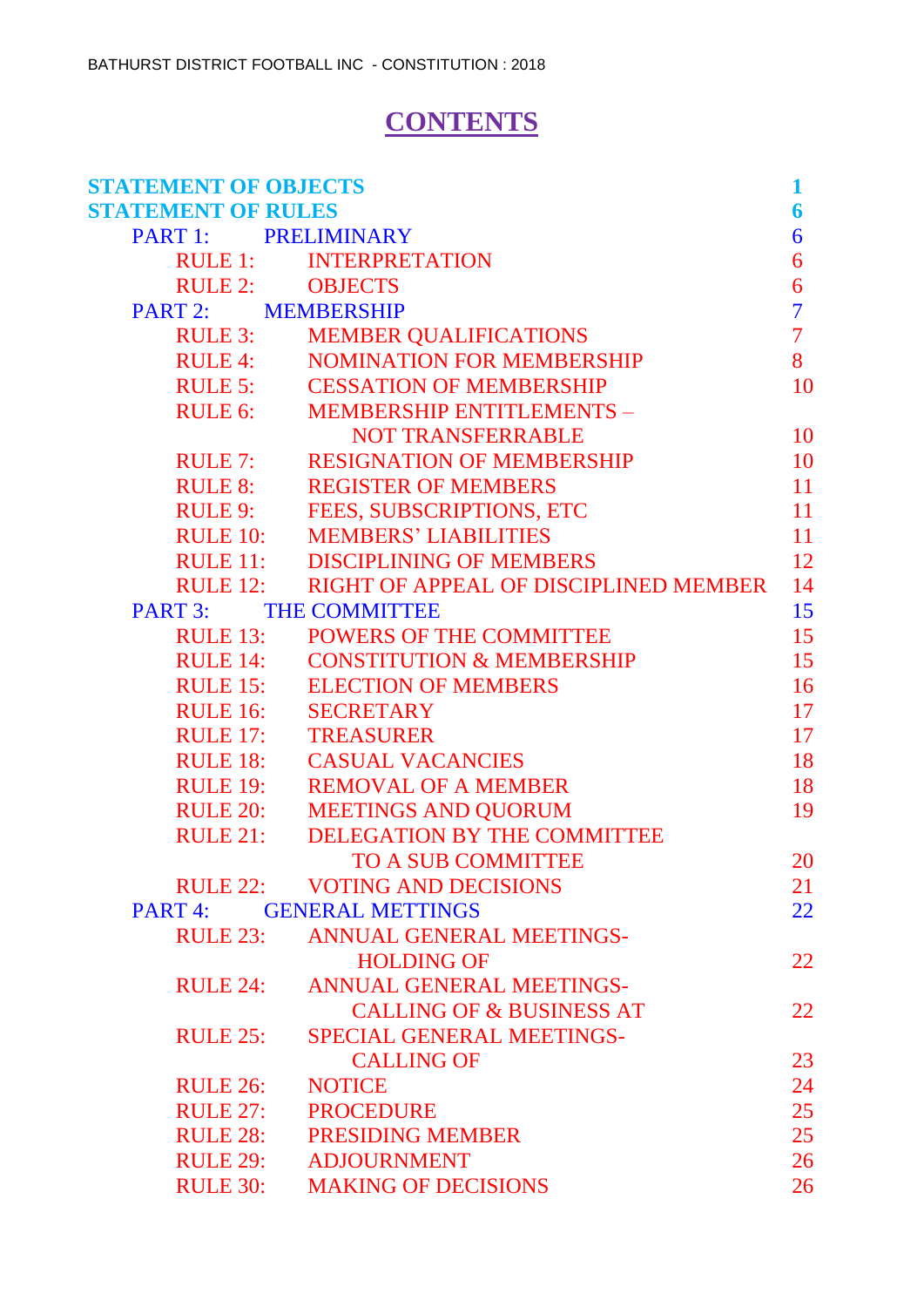| RULE 31:          | <b>SPECIAL RESOLUTION</b>                | 27 |
|-------------------|------------------------------------------|----|
| <b>RULE 32:</b>   | <b>VOTING</b>                            | 27 |
| RULE 33:          | <b>APPOIMNTMENT OF PROXIES</b>           | 27 |
|                   | RULE 34: POSTAL OR ELECTRONIC BALLOTS    | 28 |
| PART 5:           | <b>MISCELLANEOUS</b>                     | 29 |
| $RULE$ 35:        | <b>INSURANCE</b>                         | 29 |
|                   | RULE 36: FINANCIAL YEAR                  | 29 |
| RULE 37:          | <b>SOURCE</b>                            | 29 |
|                   | RULE 38: MANAGEMENT                      | 29 |
| <b>RULE 39:</b>   | <b>ALTERATIONS TO OBJECTS AND RULES</b>  | 29 |
| RULE 40:          | <b>COMMON SEAL</b>                       | 30 |
| RULE 41:          | <b>CUSTODY OF BOOKS, ETC</b>             | 30 |
| RULE 42:          | <b>INSPECTION OF BOOKS, ETC</b>          | 30 |
| RULE 43:          | <b>SERVICE OF NOTICE</b>                 | 30 |
| <b>RULE 44:</b>   | <b>DISTRIBUTION OF PROPERTY ON</b>       |    |
|                   | <b>WINDING UP OF ASSOCIATION</b>         | 30 |
| <b>APPENDIX 1</b> | <b>LIFE MEMBERS OF</b>                   |    |
|                   | <b>BATHURST DISTRICT FOOTBALL INC.</b>   | 31 |
| <b>APPENDIX 2</b> | <b>NOMINATION FOR LIFE MEMBERSHIP OF</b> |    |
|                   | <b>BATHURST DISTRICT FOOTBALL INC.</b>   | 32 |
| <b>APPENDIX 3</b> | <b>APPLICATION FOR MEMBERSHIPS OF</b>    |    |
|                   | <b>BATHURST DISTRICT FOOTBALL INC.</b>   | 33 |
| <b>APPENDIX 4</b> | <b>APPOINTMNET OF PROXY</b>              | 34 |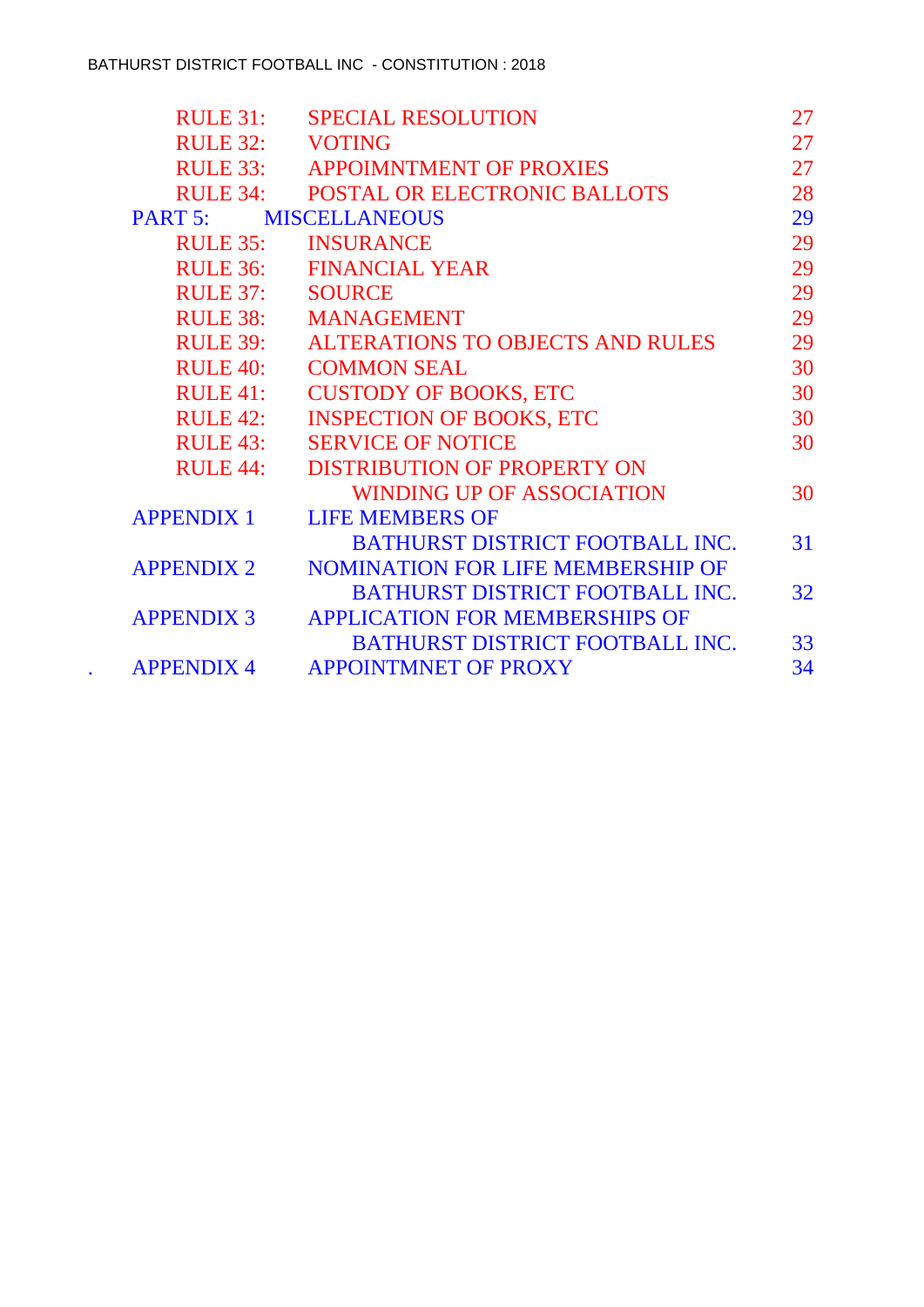# **STATEMENT OF OBJECTS**

- 1. The name of the body is Bathurst District Football Inc. (hereinafter called "BDF").
- 2. On and from registration pursuant to the provisions of the Association Incorporation Act 1984, the name of the body shall be BATHURST DISTRICT FOOTBALL INCORPORATED.
- 3. The headquarters of BDF will be Bathurst where all meetings will be held unless another venue is decided upon at an annual general meeting.
- 4. The objects for which BDF is established are:
	- a) i) To encourage the provision and development of appropriate facilities for participation in Football and for other sports; in general, within the State of New South Wales and, in particular, within the district of Bathurst;
		- ii) To construct, manage, control, maintain, operate and promote use of appropriate facilities for Football and for other sports; in general, within the State of New South Wales and, in particular, within the district of Bathurst;
		- iii) To engage in any other activity in relation to control, promotion, integration and fostering of participation and development in all levels of Football in the State of New South Wales as may be approved of by a three-quarter majority of the members of BDF in a general meeting may determine; and
		- iv) To uphold the principle of sportsmanship in the conduct of all competition for the benefit of all who take part.
	- b) Solely for the purposes of carrying out the aforesaid objects and not otherwise;
		- i) To make Rules and by-laws on matters authorised by or necessary or convenient to give effect to the aforementioned objects, insofar as such Rules or By-laws are not inconsistent with such objects;
		- ii) To call for, receive and deal with reports from the committee, other committees, affiliated bodies, subsidiary bodies, officers and officials;
		- iii) To keep authentic records of all matters appertaining to the affairs of BDF and to keep records of members of BDF;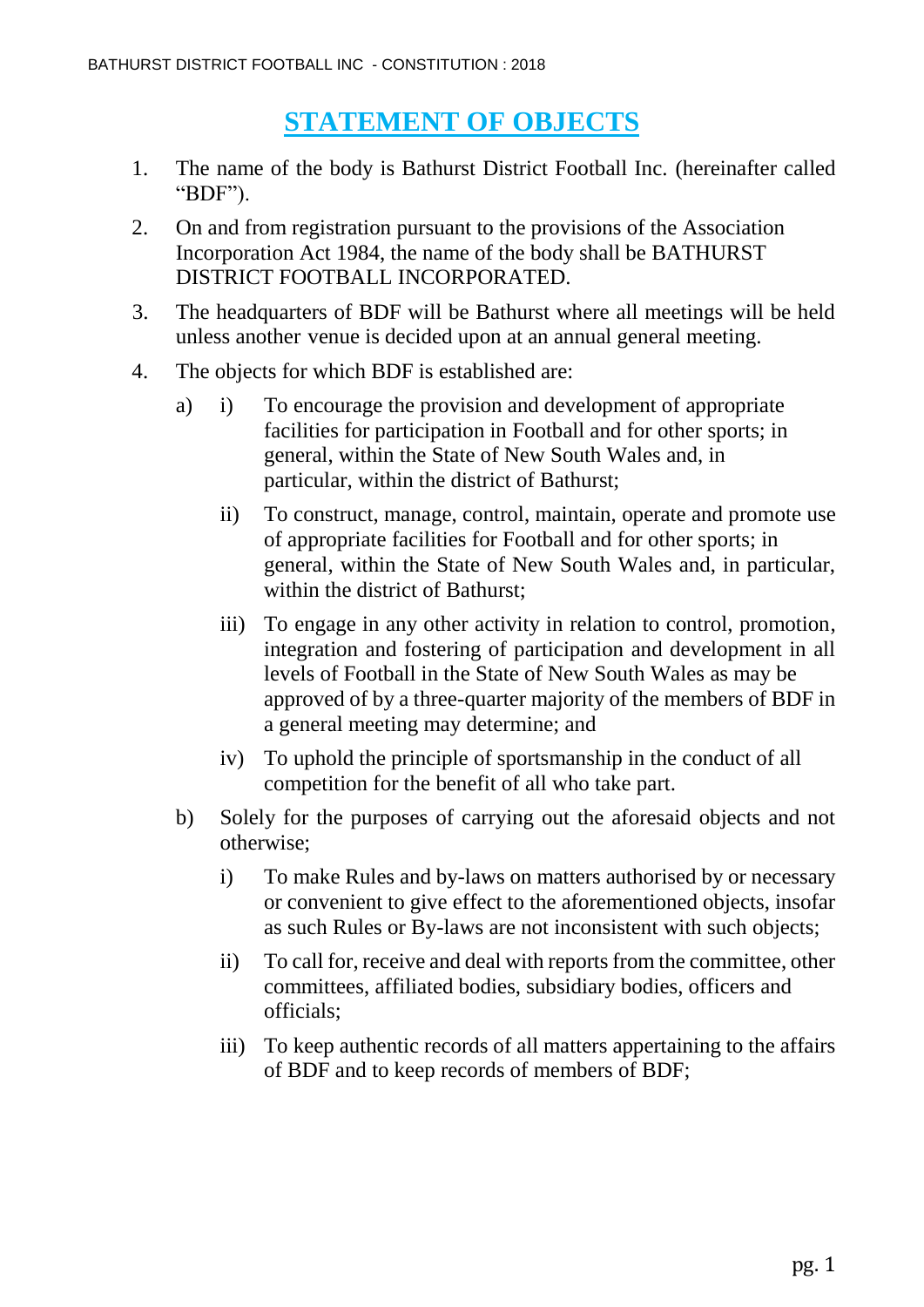- iv) To regulate its own procedures, to create, nominate and appoint sub-committees to administer specific areas of responsibility as the needs arise and with powers not inconsistent with the aforementioned objects as may be deemed desirable and to withdraw such powers when deemed necessary;
- v) To hold or arrange competitions and provide or contribute towards the provision of prizes, awards and distinctions in connection therewith; provided that no member of BDF shall receive any prize, award or distinction of monetary value except as a successful competitor at any competition held or promoted by BDF;
- vi) To subscribe to, become a member of and co-operate with or amalgamate with another incorporated organisation whose objects are similar to those of BDF; provided that BDF shall not subscribe to or support with its funds or amalgamate with any incorporated organisation which does not prohibit the distribution of its income or property among its members to an extent at least as great as that imposed upon BDF under or by virtue of Clause 4 of these objects;
- vii) To buy, sell and deal in all kinds of apparatus and all kinds of provisions, liquid and solid, required by the members of BDF or persons frequenting BDF's premises;
- viii) To purchase, take on, lease or in exchange, hire and otherwise acquire any lands, buildings, easements or property, real and personal, and rights or privileges which may be required for the purposes of, or capable of being conveniently used in connection with any of the objects of BDF, provided that, in case BDF shall take or hold any property which may be subject to any trusts, BDF shall only deal with the same in such manner as is allowed by law having regard to such trusts;
- ix) To enter into any arrangements with any Government or authority supreme, municipal, local or otherwise that may seem conductive to BDF's objects or any of them and to obtain from any such Government or authority any rights, privileges and concessions which BDF may think desirable to obtain; and to carry out, exercise and comply with any such arrangements, rights, privileges and concessions;
- x) To appoint, employ, remove or suspend such managers, clerks, secretaries, servants, workmen and other persons as may be necessary or convenient for the purpose of BDF;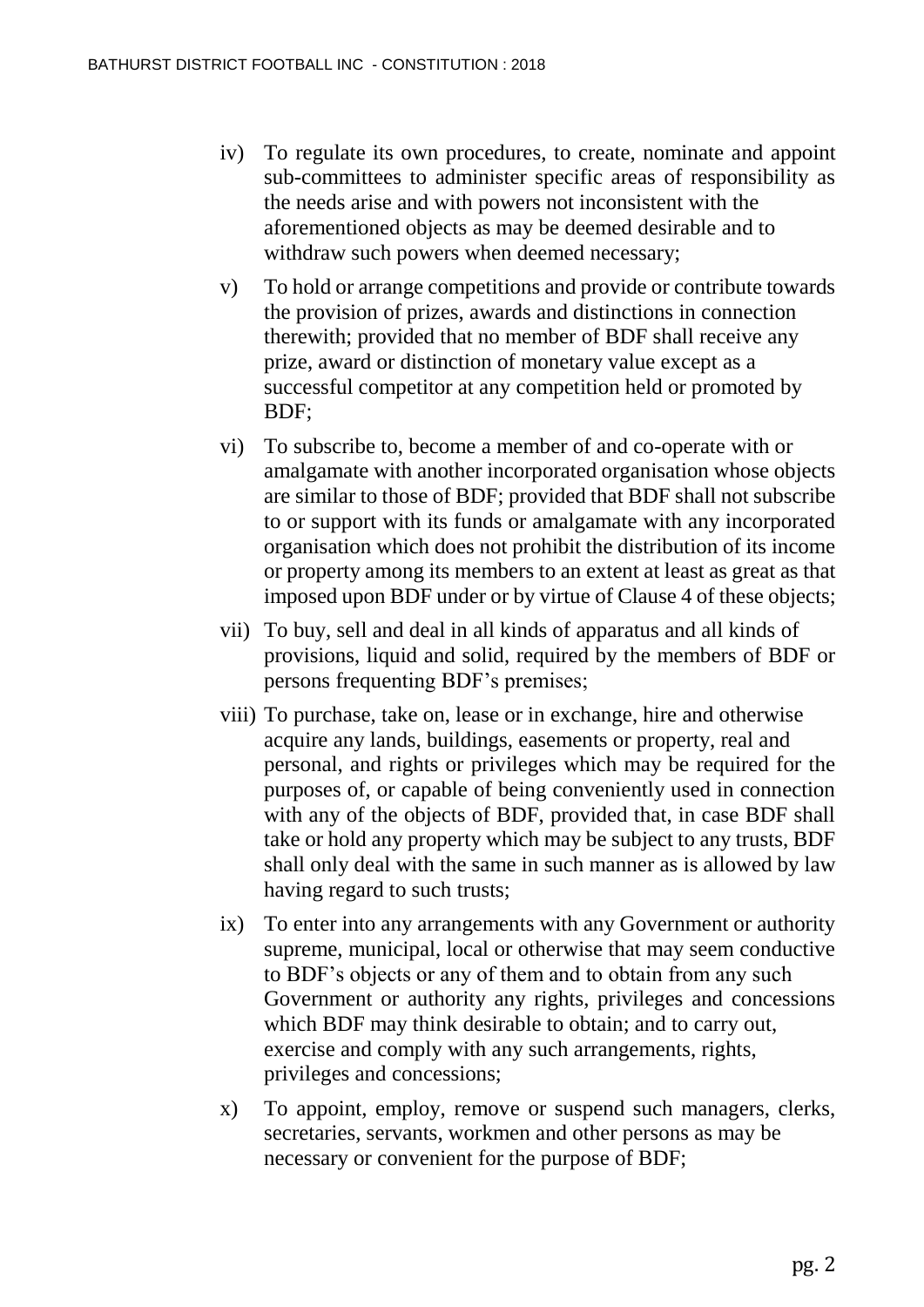- xi) To construct, improve, maintain, develop, work, manage, carry out, alter or control any houses, buildings, grounds, works or conveniences which may seem calculated directly or indirectly to advance BDF's interests to contribute to, subsidise or otherwise assist and take part in the construction, improvements, maintenance's, development, working, management, carrying out, alteration of control thereof;
- xii) To invest and deal with the money of BDF not immediately required in such manner as the committee thinks fit;
- xiii) To borrow or raise or secure the payment of money in such a manner as BDF may think fit and to secure the same or the repayment or performance of any debt, liability, contract, guarantee or other engagement incurred or to be entered into BDF in any way and in particular by the issue of debentures, perpetual or otherwise, charged upon all or any of BDF's property (both present and future) and to purchase, redeem or pay off such securities:
- xiv) To make, draw, accept, endorse, discount, execute and issue promissory notes, bills of exchange, bills of lading and other negotiable or transferable instruments;
- xv) To sell, improve manage, develop, exchange, lease, dispose of, turn to account or otherwise deal with all or any part of the property and rights of BDF;
- xvi) To take or hold mortgages, liens and charges to secure payment of the purchase price or any unpaid balance of the purchase price of any part of BDF's property of whatsoever kind sold by BDF or any money due to BDF from purchasers and others;
- xvii)To take any gift of property whether subject to any special trust or not for any or more of the objects of BDF but subject always to the proviso in paragraph (viii) of this Clause 3; and
- xviii) To take such steps by personal or written appeals, public meetings or otherwise, as may from time to time be deemed expedient for the purpose of procuring contributions to the funds of BDF in the shape of donations, annual subscriptions or otherwise; and
- xix) To print and publish any newspaper, periodicals, books or leaflets that BDF may think desirable for the promotion of its objects;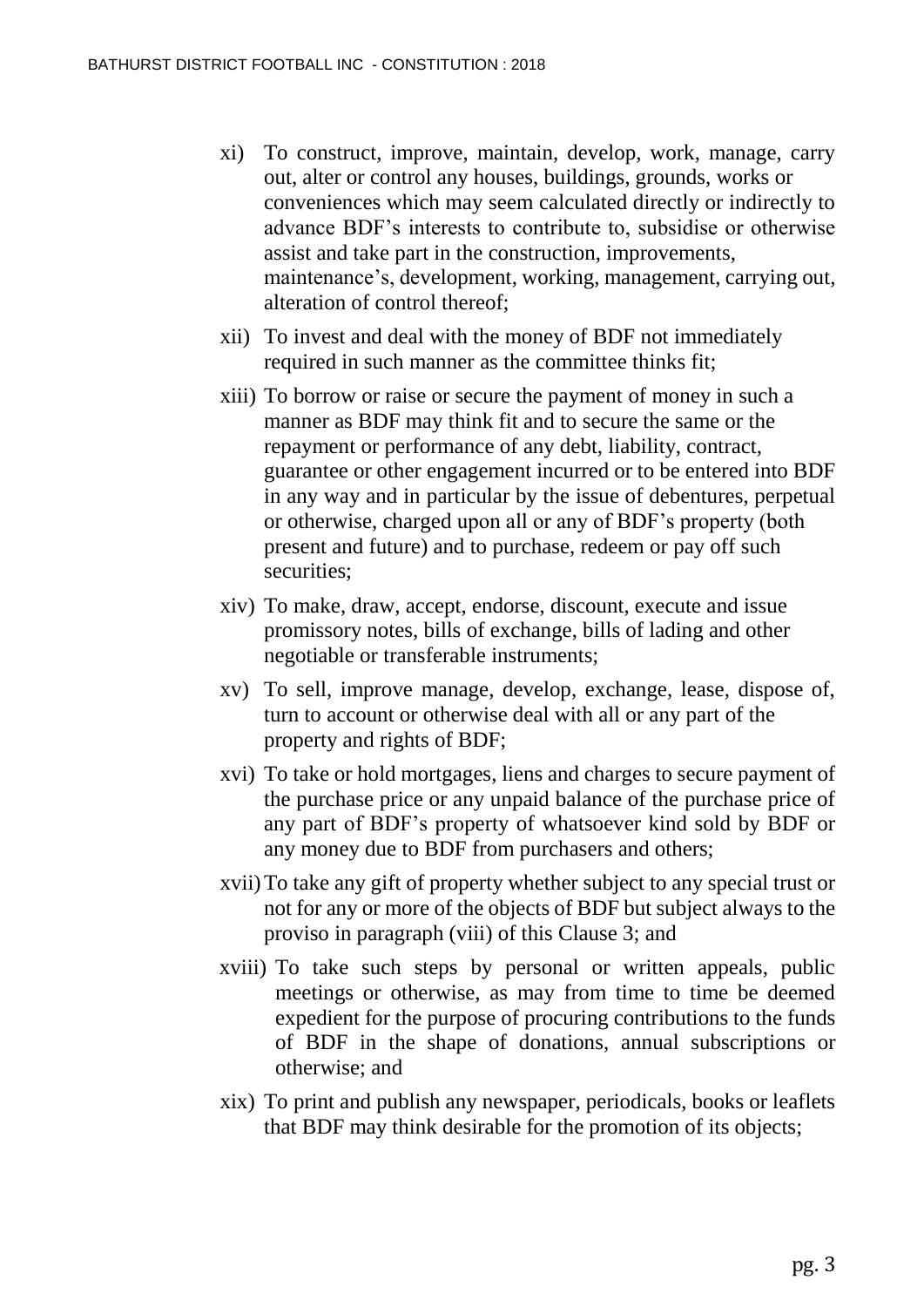- xx) To purchase or otherwise acquire and undertake all or any part of the property, assets liabilities and engagements of any one or more of BDF's, institutions, societies or companies with which BDF is authorised to amalgamate;
- xxi) To transfer all or any part of the property, assets, liabilities and engagements of BDF to any one or more of BDF's, institutions, societies or companies with which BDF is authorised to amalgamate;
- xxii) To make donations for patriotic or charitable purposes.
- 5. The income and property of BDF when so ever derived, shall be applied solely towards the promotion of the objects of BDF as set forth in this Statement of Objects and no portion thereof shall be paid or transferred directly or indirectly by way of divided bonus or otherwise to the members of BDF; provided that nothing herein contained shall prevent the payment in good faith or remuneration to any officers or servants of BDF or to any member of BDF in return for any services actually rendered to BDF or for goods services actually rendered to BDF or for goods supplied in the ordinary and usual way of business nor prevent the payment of interest at a rate not exceeding the rate for the time being fixed for the purpose of this paragraph by the Rules of Association on money borrowed from any member of BDF or reasonable and proper rent for premises demised or let by any member of BDF.
- 6. The liability of the members is limited.
- 7 If, upon winding up or dissolution of BDF, there remains, after satisfaction of all its debts and liabilities, any property whatsoever, the same shall not be paid to or distributed among the members of BDF but shall be given or transferred to some other institution or institutions whose Statement of Objects or constitution shall prohibit the distribution of its of their income and property among its or their members to an extent at least as great as is imposed on BDF under or by virtue of Clause 3 hereof, such institution or institutions to be determined by the members of BDF at or before the time of the dissolution and in default thereof by application to the Supreme Court for determination.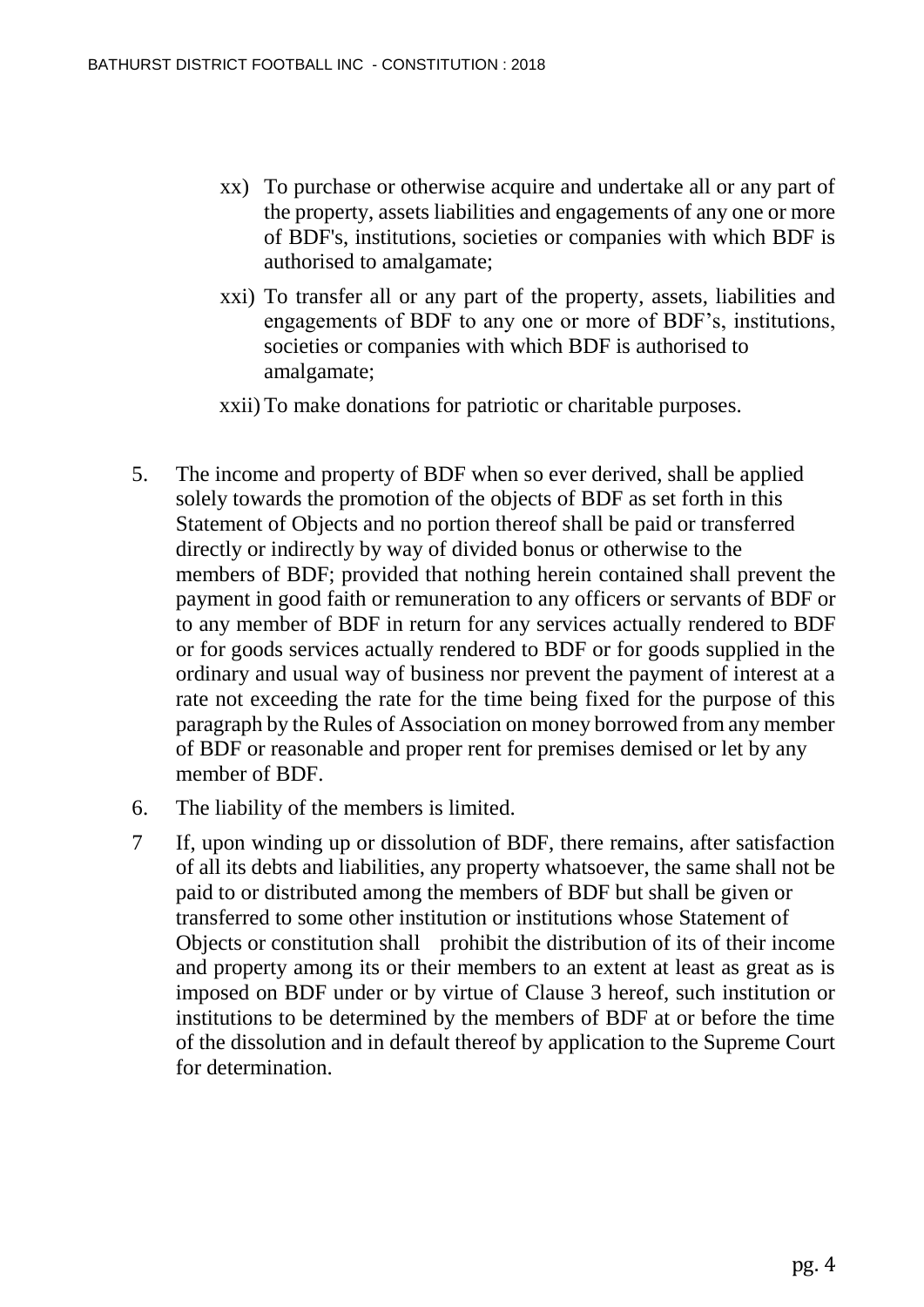8. True accounts shall be kept of the sums of money received and expended by BDF and the matter in respect of which such receipts and expenditure takes place and of the property, credits and liabilities of BDF and subject to any reasonable restrictions as to the time and manner of inspecting the same that may be imposed in accordance with the Rules of Association for the time being in force shall be open to the inspection of the members. Once, at least, in every year the accounts of BDF shall be examined by one or more properly qualified accountant or accountants who shall report to the members of BDF.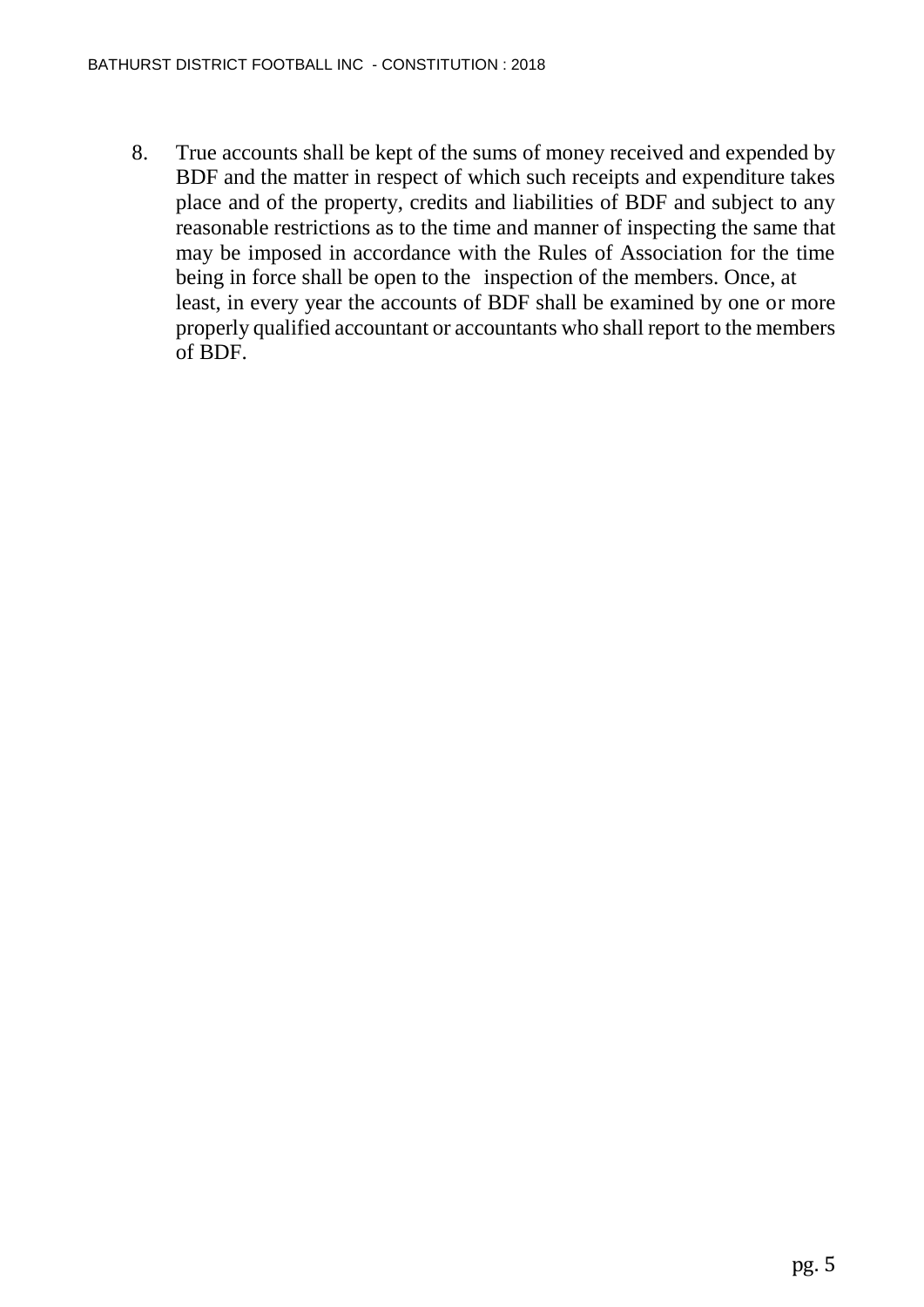# **STATEMENT OF RULES**

## **PART 1: PRELIMINARY**

#### **RULE 1: INTERPRETATION**

a) In these Rules, except in so far as the context or subject-matter otherwise indicates or requires-

"BDF" means Bathurst District Football Incorporated.

"Ordinary member" means a member of the committee who is not a member of the executive of BDF, as referred to in Rule 14 (2);

"Secretary" means-the person holding office under these Rules as secretary of BDF;

"Special General Meeting" means a general meeting of BDF other than annual general meeting;

"The Act" means Associations Incorporation Act, 1984.

"The Regulation" means Associations Incorporation Regulations, 1985.

- b) In these Rules:
	- i) A reference to a function includes a reference to a power, authority and duty; and
	- ii) A reference to the exercise of a function includes, where the function is a duty, a reference to the performance of the duty.
- c) The provisions of the Interpretation Act, 1897 apply to and in respect of these Rules in the same manner as those provisions would apply if these Rules were an instrument made under the Act.

#### **RULE 2: OBJECTS**

BDF is established for the purposes set out in the Statement of Objects.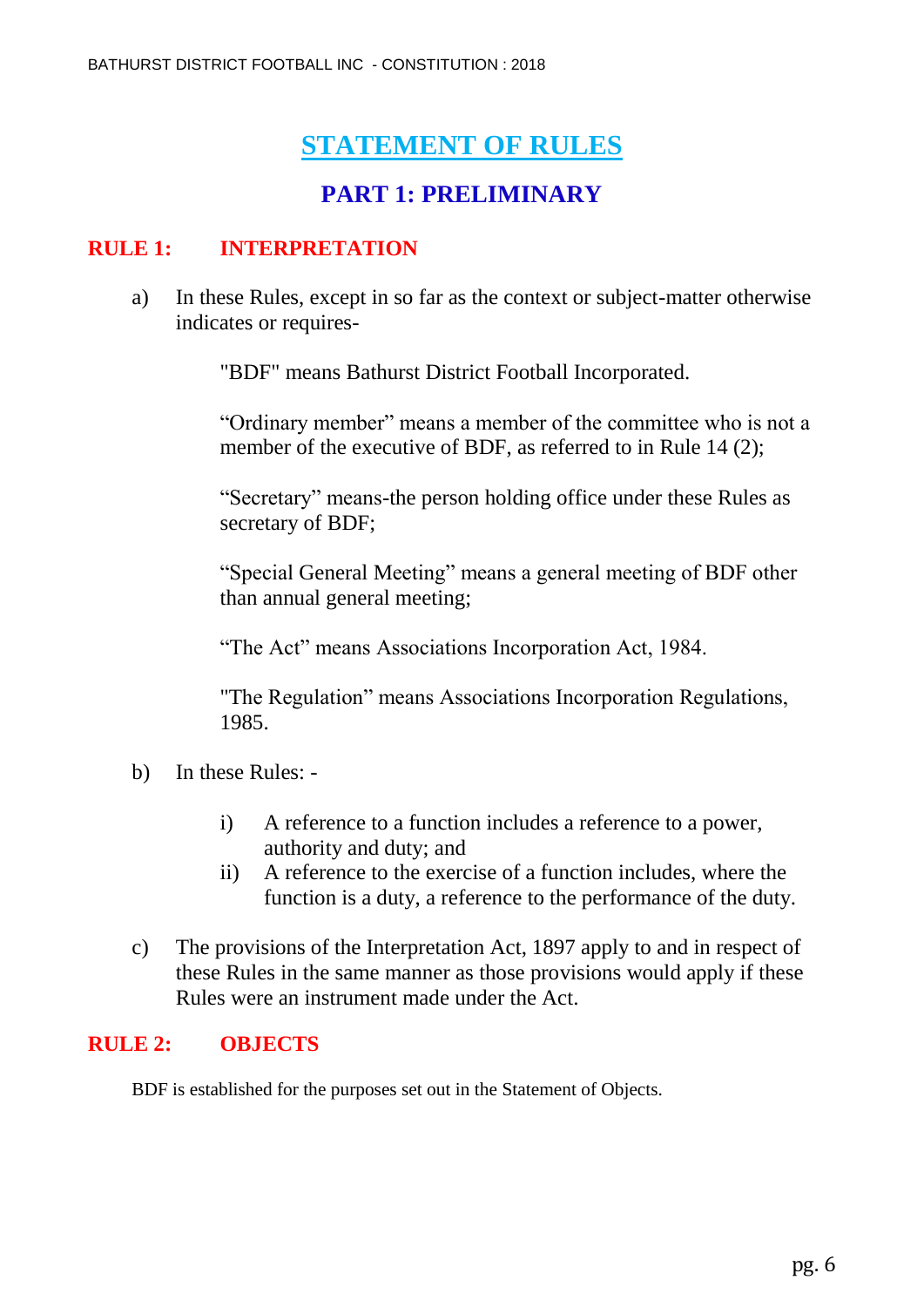### **PART 2: MEMERSHIP**

#### **RULE 3: MEMBER QUALIFICATIONS**

A person is qualified to be a member of BDF if, but only if –

- a) The person is a person referred to in section 15 (a), (b) or (c) of the Act and has not ceased to be a member of BDF at any time after incorporation of BDF under the Act; or
- b) The persons listed in Appendix 1 to these Rules who have been elected as life members prior to incorporation; or
- c) The person is in a natural person who:
	- i) Has been nominated for life membership of BDF as provided by Rule 4; and
	- ii) Has been approved for life membership of BDF by the members of BDF at an annual general meeting; or
	- iii) Has been nominated for membership of BDF as provided by Rule 4; and
	- iv) Has been approved for membership of BDF by the committee of BDF.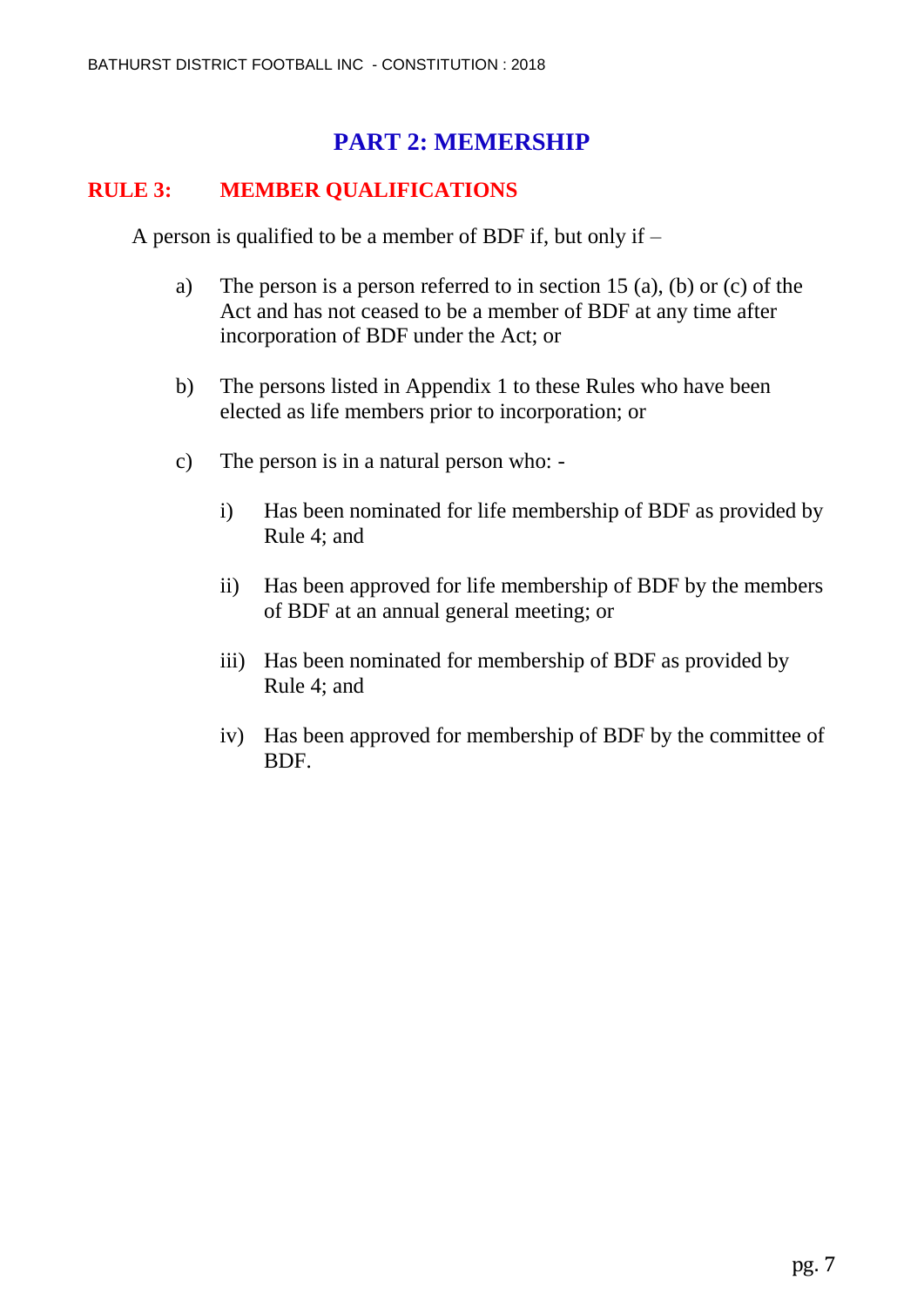#### **RULE 4: NOMINATION FOR MEMBERSHIP**

- a) A nomination of a person for life membership of BDF:
	- i) Shall be made by a member of BDF in writing in the form set out in Appendix 2 to these Rules; and
	- ii) Shall be lodged with the secretary of BDF at least 42 days prior to an Annual General Meeting.
- b) As soon as practicable after receiving a nomination for life membership, but at least 30 days prior to an annual general meeting, the secretary shall circulate the name of the nominee to all members of BDF who shall determine whether to approve or to reject the nomination.
- c) Where the members of BDF determine to approve a nomination for life membership the secretary shall as soon as practicable after the determination, notify the nominee of that approval.
- d) The secretary shall enter the nominee's name in the register of life members and, upon the name being so entered; the nominee becomes a life member of BDF.
- e) Life members are exempt from entrance fees and annual subscriptions.
- f) A nomination of a person for membership of BDF:
	- i) Shall be made by a member of BDF in writing in the form set out in Appendix 3 to these Rules; and
	- ii) Shall be lodged with the secretary of BDF.
- g) As soon as practicable after receiving a nomination for membership, the secretary shall refer the nomination to the committee, which shall determine whether to approve or to reject the nomination.
- h) Where the committee determines to approve a nomination for membership the secretary shall, as soon as practicable after the determination, notify the nominee of that approval and request the nominee to pay within the period of 28 days after receipt by the nominee of the notification the sum payable under these Rules by a member as entrance fee and annual subscription.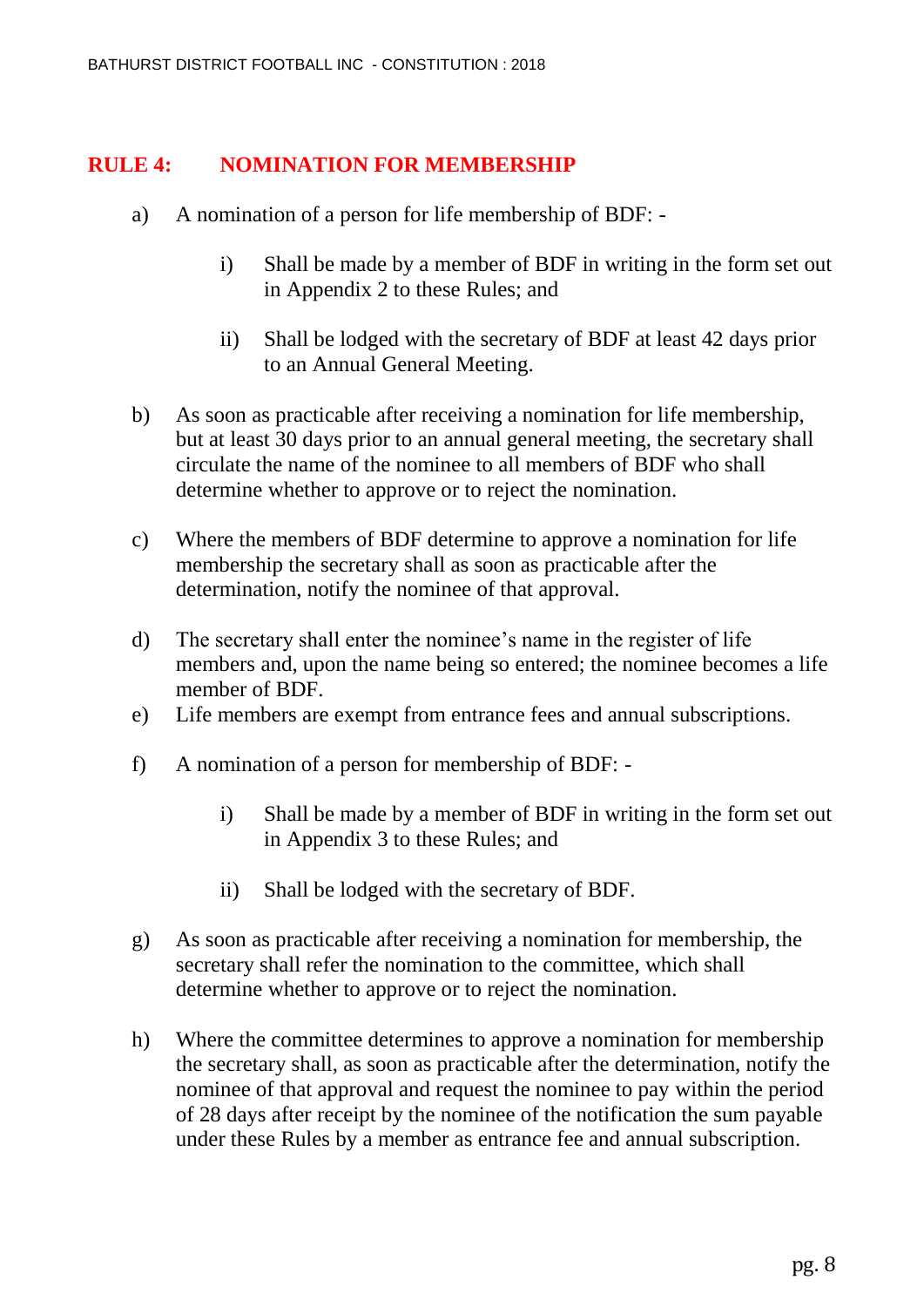- i) The secretary shall, on payment by the nominee of the amount referred to in clause (8) within the period referred to in that clause, enter the nominee's name in the register of members and, upon the name being so entered, the nominee becomes a member of BDF, provided nevertheless that if such payment be not made within 2 calendar months after the date of the notice, the committee may, in its discretion, cancel its acceptance of the nomination for membership of BDF.
- j) In no case shall the committee be required to give reason for the rejection of a nomination.
- k) Membership for the current year is to be paid prior to that member being deemed financial and able to vote at any meetings. Fees to be paid prior to the day on which the meeting they wish to vote is held.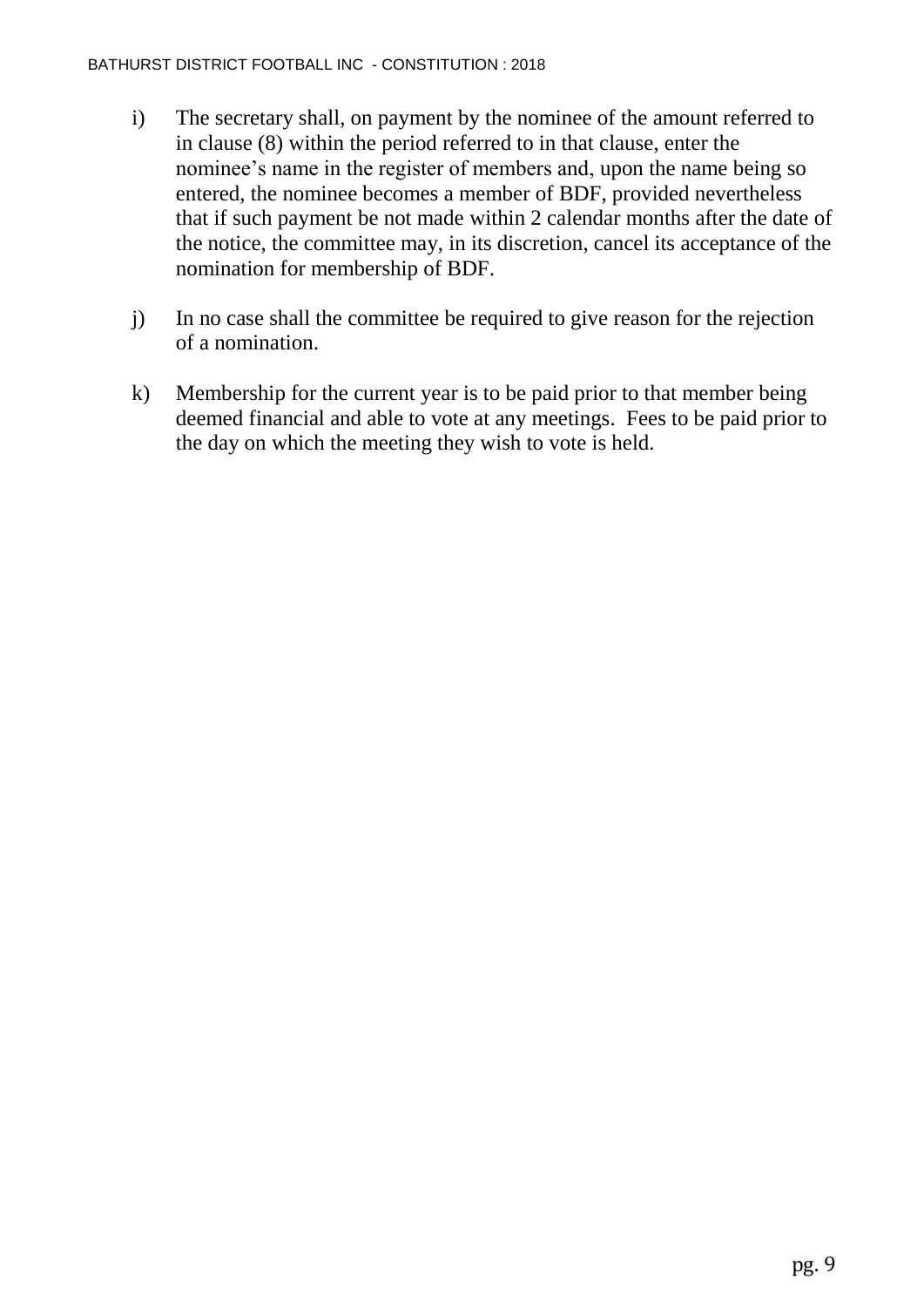#### **RULE 5: CESSATION OF MEMBERSHIP**

A person ceases to be a member of BDF if the person: -

- i) In case of a life members, dies; or
- ii) In the case of all other members the person: -
- iii) Dies;
- iv) Resigns that membership;
- v) Fails to pay BDF the annual membership fee as provided by Rule 9 (b) (i); or
- vi) Is expelled from BDF.

#### **RULE 6: MEMBERSHIP ENTITLEMENTS NOT TRANSFERRABLE**

A right, privilege or obligation, which a person has by reason of being a member of  $BDF: -$ 

- a) Is not capable of being transferred or transmitted to another person; and
- b) Terminates upon cessation of the person's membership.

#### **RULE 7: RESIGNATION OF MEMBERSHIP**

A member of BDF is not entitled to resign that membership except in accordance with this Rule.

- a) A member of BDF who has paid all amounts payable by the member to BDF in respect of member's membership may resign from membership of BDF by first giving notice (being not less than 1 month or not less that such other period as the committee may) in writing to the secretary of the member's intention to resign and, upon expiration of the period of notice, the member ceases to be a member.
- b) Where a member of BDF ceases to be a member pursuant to clause (a) and in every other case where a member ceases to hold membership, the secretary shall make an appropriate entry in the register of members recording the date on which the member ceased to be a member.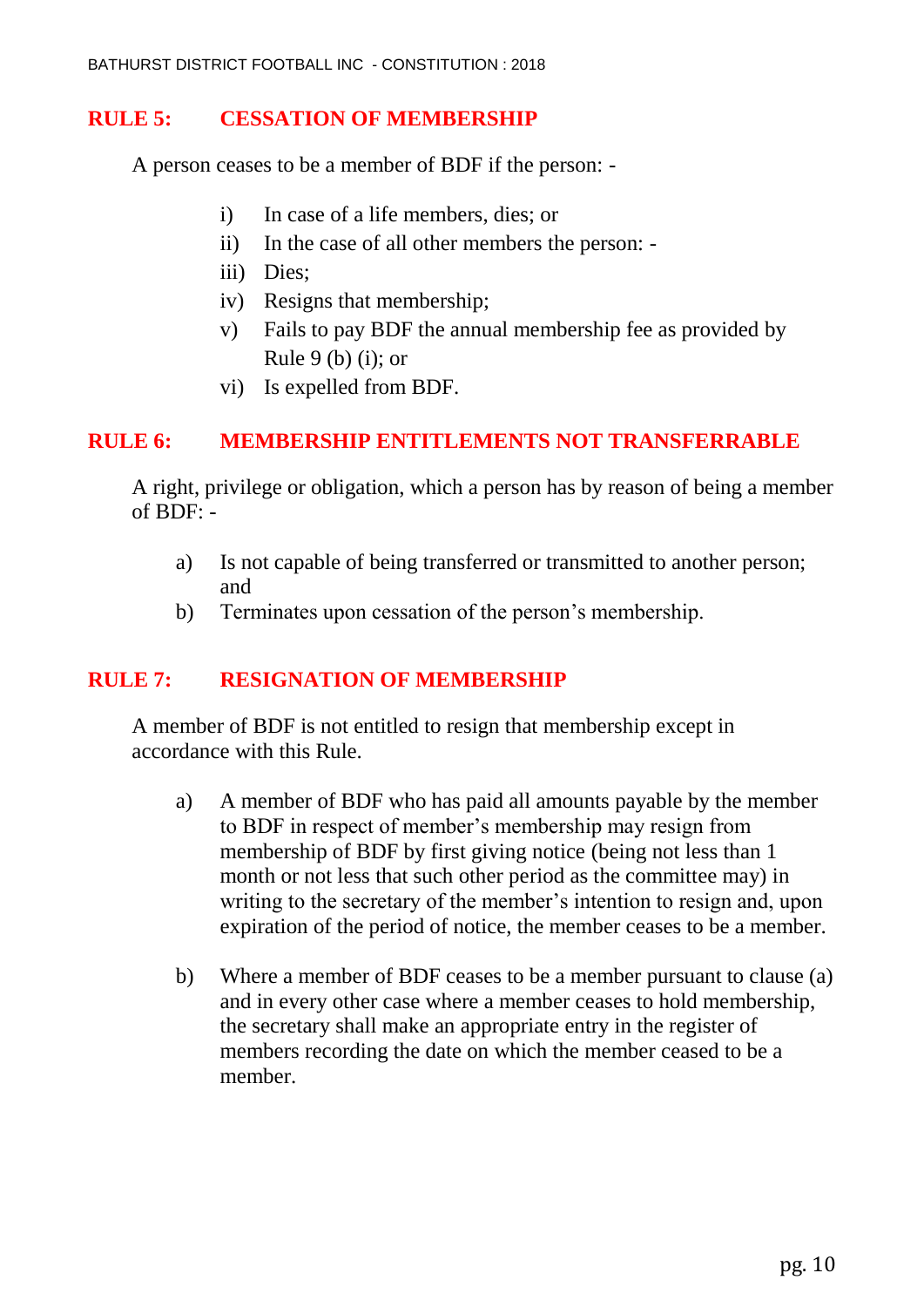#### **RULE 8: REGISTER OF MEMBERS**

- a) The public officer of BDF shall establish and maintain a register of members of BDF specifying the name and address of each person who is a member of BDF together with the date on which the person becomes a member.
- b) The register of members shall be kept at the principal place of administration of BDF and shall be open for inspection, free of charge, by any member of BDF at any reasonable hour.

#### **RULE 9: FEES, SUBSCRIPTIONS, ETC**

- a) A member of BDF shall, upon admission to membership pay to the Association a fee of \$15.00 or, where some other amount is determined by the committee, of that other amount.
- b) In addition to any amount payable by the member under clause (a) a member of BDF shall pay to BDF an annual membership fee of \$5.00 or, where some other amount is determined by the committee, of that other amount:
	- i) Except as provided by paragraph (b), before  $1<sup>st</sup>$  September in each calendar year;
	- ii) Where the member becomes a member on or after  $1<sup>st</sup>$  September in any calendar year – upon becoming a member and before  $1<sup>st</sup>$ September in each succeeding calendar year.

#### **RULE 10: MEMBERS' LIABILITIES**

The liability of a member of BDF to contribute towards the payment of the debts and liabilities of BDF or the costs, charges and expenses of the winding up of BDF is limited to the amount. If any, unpaid by the member in respect of membership of BDF as required by Rule 9.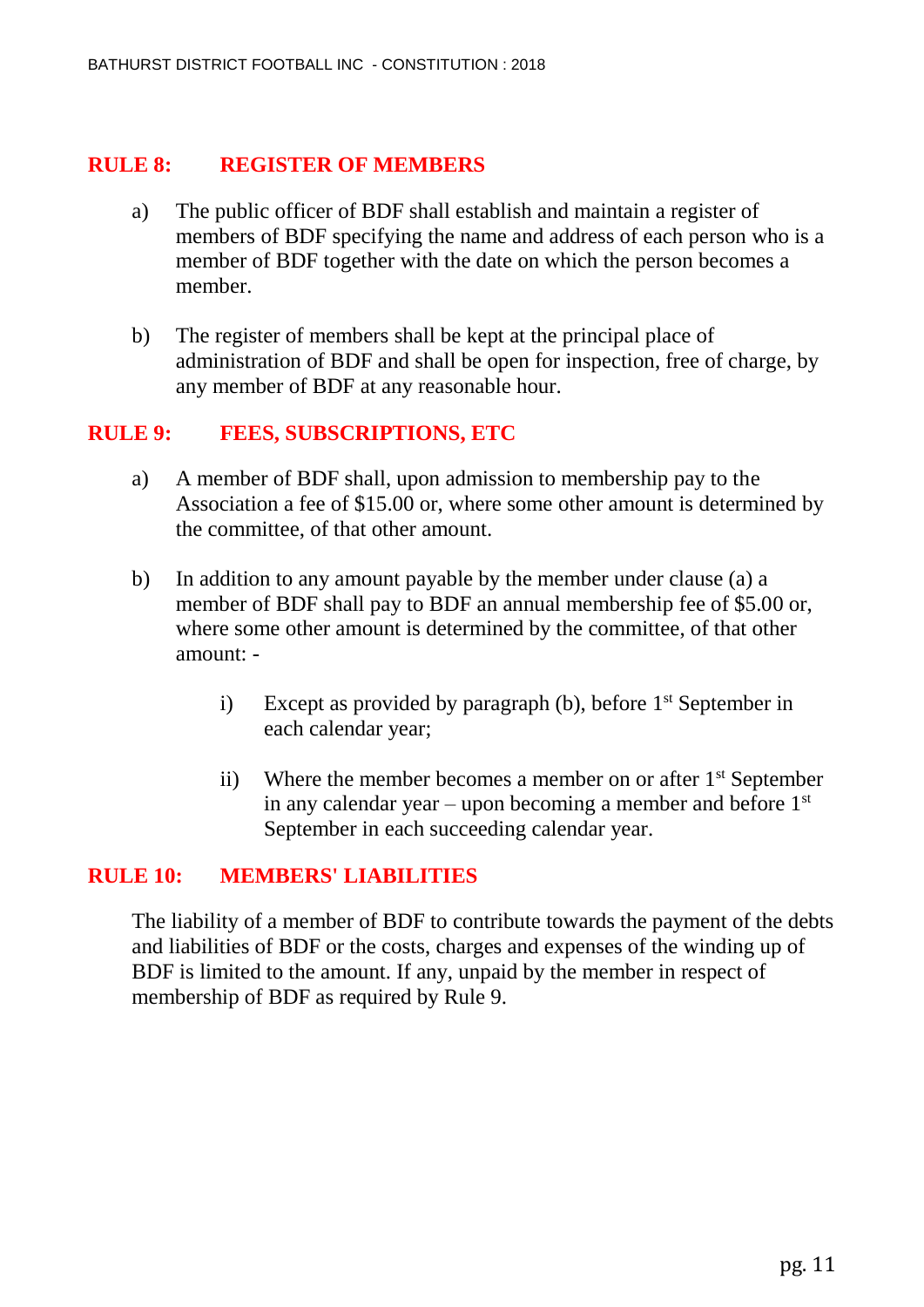#### **RULE 11: DISCIPLINING OF MEMBERS**

- a) Where the committee is of the opinion that a member of BDF:
	- i) Has persistently refused or neglected to comply with a provision or provisions of these Rules; or
	- ii) Has persistently and willfully acted in a manner prejudicial to the interests of BDF; or
	- iii) Makes public statements which in the opinion of the committee are damaging to the reputation of BDF or its committee, the committee may, by resolution: -
		- 1) Expel the member from BDF; or
		- 2) Suspend the member from membership of BDF for a specified period.
- b) A resolution of the committee under clause (a) is of no effect unless the committee, at a meeting held not earlier than 14 days and not less than 28 days after service on the member of a notice under clause (c), confirms the resolution in accordance with this Rule.
- c) Where the committee passes a resolution under clause (1), the secretary shall, as soon as practicable, cause a notice in writing to be served on the member:
	- i) Setting out the resolution of the committee and the grounds on which it is based.
	- ii) Stating that the member may address the committee at a meeting to be held not earlier than 14 days and not later than 28 days after service of the notice.
	- iii) Stating the date, place and time of that meeting; and
	- iv) Informing the member that the member may do either or both of the following: -
		- 1) Attend and speak at that meeting;
		- 2) Submit to the committee at or prior to the date of that meeting written representations relating to the resolution.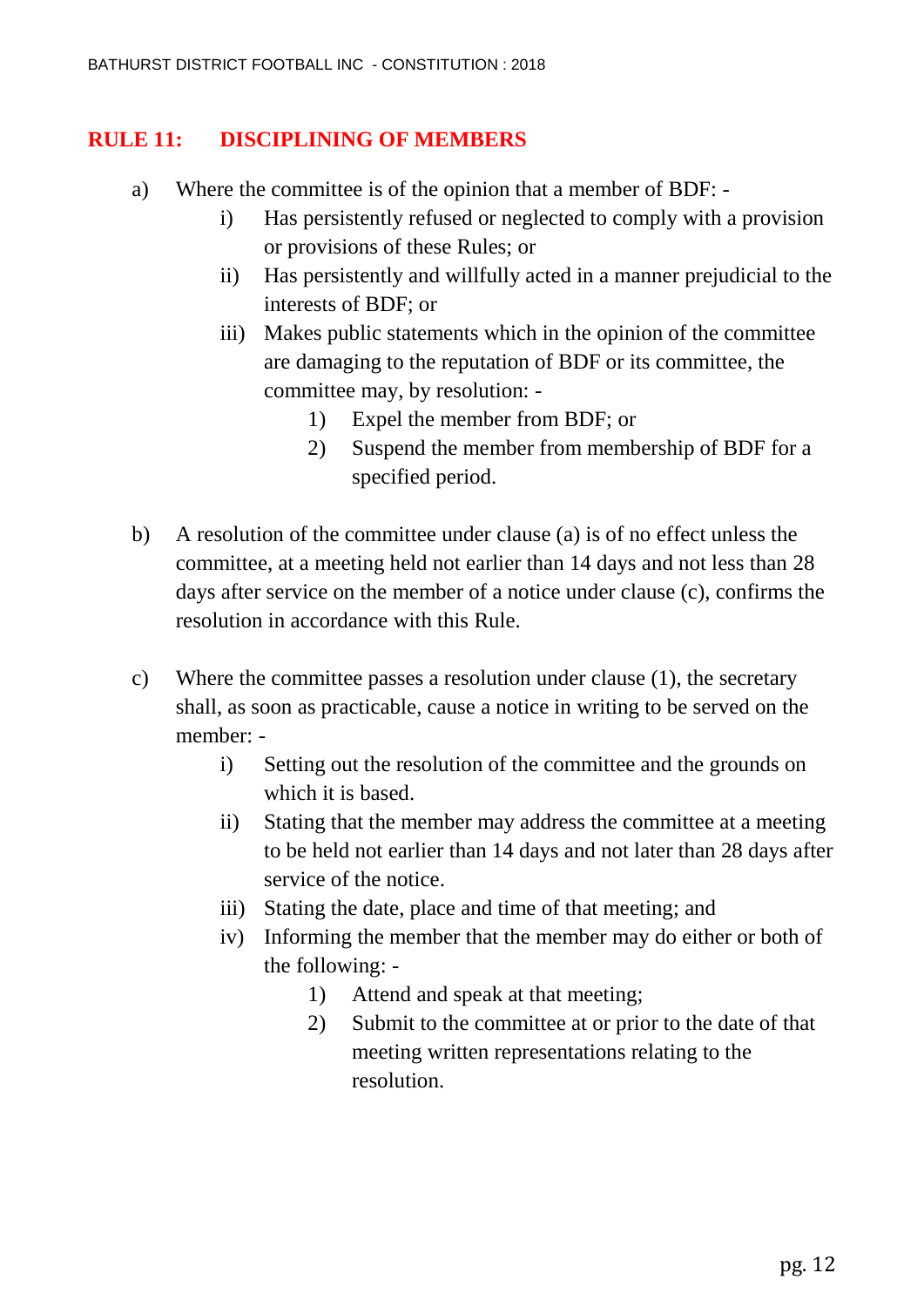- d) At a meeting of the committee held as referred to in clause (c), the committee shall –
	- i) Give to the member an opportunity to make oral representations;
	- ii) Give due consideration to any written representations submitted to the committee by the member at or prior to the meeting; and
	- iii) By resolution determine whether to confirm or revoke the resolution.
- e) Where the committee confirms a resolution under clause (d), the secretary shall, within 7 days after that confirmation, by notice in writing inform the member of the fact and of the member's right of appeal under Rule 12.
- f) A resolution confirmed by the committee under clause (d) does not take effect:
	- i) Until the expiration of the period within which the member is entitled to appeal against the resolution where the member does not exercise the right of appeal within that period; or
	- ii) Where within that period the member exercises the right of appeal, unless and until BDF confirms the resolution pursuant to Rule 12 (d).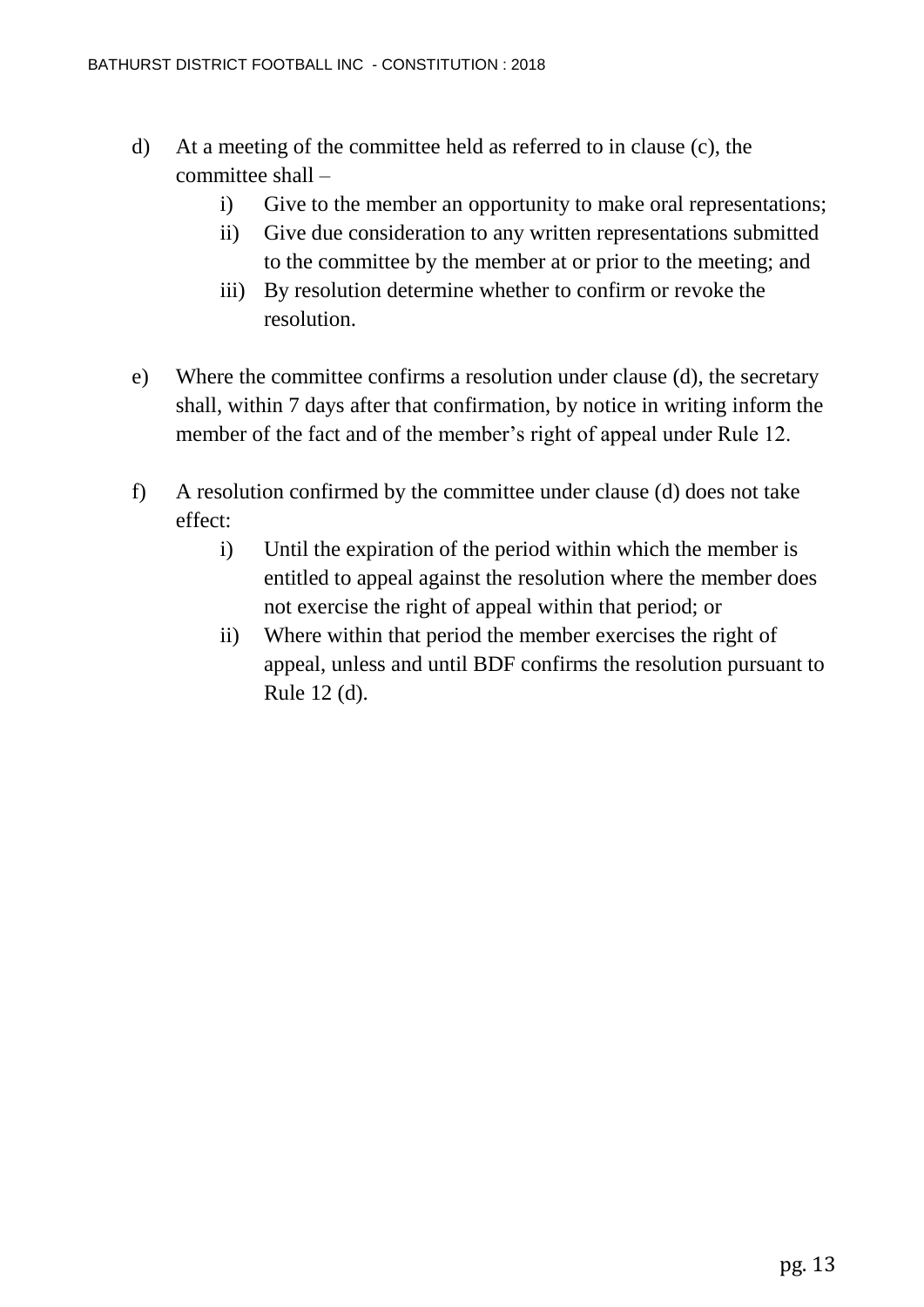#### **RULE 12: RIGHT OF APPEAL OF DISCIPLINED MEMBER**

- a) A member may appeal to BDF in a general meeting against a resolution of the committee which is confirmed under Rule 11 (d), within 7 days after notice of the resolution is served on the member by lodging with the secretary a notice to that effect.
- b) Upon receipt of a notice from a member under clause (a), the secretary shall notify the committee, which shall convene a general meeting of BDF to be held within 21 days after the date on which the secretary received the notice.
- c) At a general meeting of BDF convened under clause (b):
	- i) No business other than the question of the appeal shall be transacted;
	- ii) The committee and the member shall be given the opportunity to state their respective cases orally or in writing, or both; and
	- iii) The members present shall vote by secret ballot on the question of whether the resolution should be confirmed or revoked.
- d) If at the general meeting BDF passes a special resolution in favour of the confirmation of the resolution, the resolution is confirmed.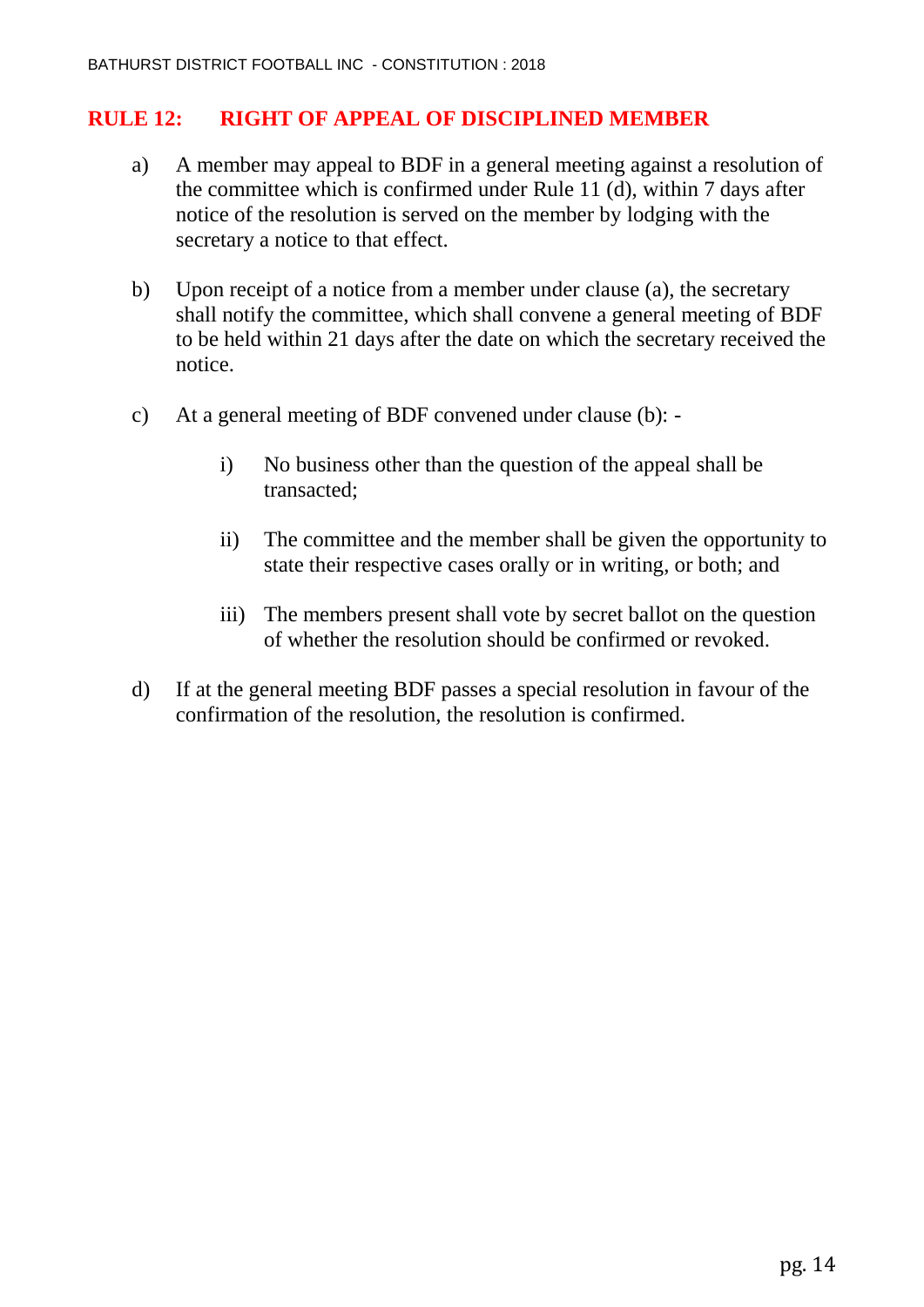## **PART 3: THE COMMITTEE**

#### **RULE 13: POWERS OF THE COMMITTEE**

The committee shall be called the committee of management of BDF and, subject to the Act, the Regulation and these Rules and to any resolution passed by BDF in a general meeting, shall control and manage the affairs of BDF.

#### **RULE 14: CONSTITUTION AND MEMBERSHIP**

- a) Subject in the case of the first members of the committee to section 21 of the act. The committee shall consist of:
	- i) The members of the executive of BDF; and
	- ii) The Mini Football Co-Ordinator, the Coaching Coordinator, Member Protection Officer, Publicity Officer, the Property Officer, and the Canteen Supervisor.

Each of whom shall be elected at the annual general meeting of BDF pursuant to Rule 15.

- b) The executive of BDF shall be:
	- i) The President;
	- ii) The Vice-President;
	- iii) The Treasurer;
	- iv) The Secretary.
	- v) The Registrar
	- vi) The Recorder
- c) A committee member may hold up to 2 offices (other than both the offices of president and vice-president).
- d) There is no maximum number of consecutive terms for which a committee member may hold office.

**Note.** Schedule 1 to the Act provides that an association's constitution is to address the maximum number of consecutive terms of office of any officebearers on the committee.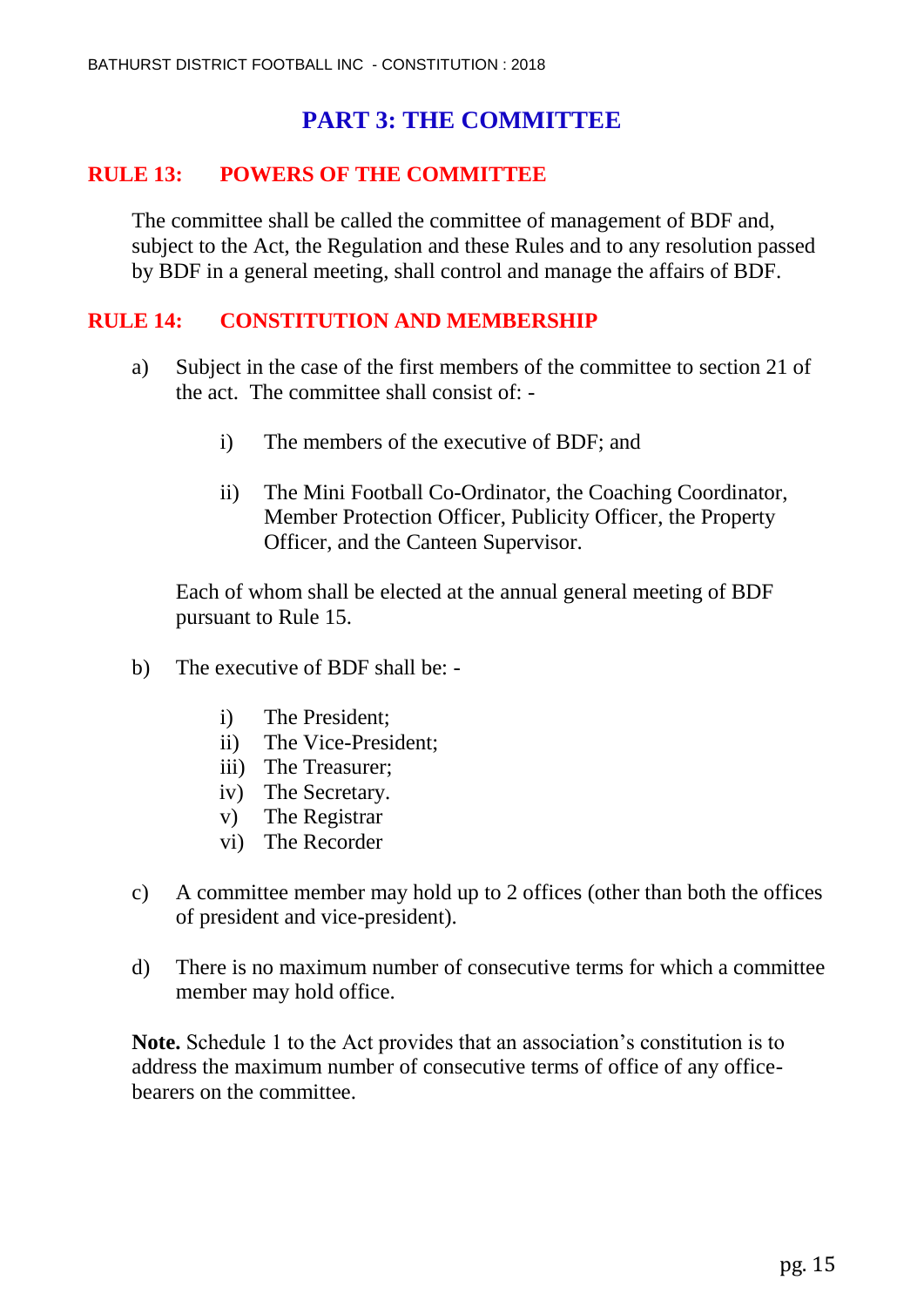- e) Each member of the committee shall, subject to these Rules, hold office until the conclusion of the annual general meeting following the date of the member's election, but is eligible for re-election.
- f) In the event of a casual vacancy occurring in the membership of the committee, the committee may appoint a member of BDF to fill the vacancy and the member so appointed shall hold office, subject to these Rules, until the conclusion of the annual general meeting next following the date of the appointment.

#### **RULE 15: ELECTION OF MEMBERS**

- a) Nominations of candidates for election as executive members of BDF or as other members of the committee:
	- i) Shall be in writing, signed by 2 members of BDF and accompanied by the written consent of the candidate (which maybe endorsed on the form of nomination); and
	- ii) Shall be delivered to the secretary of BDF not less than 7 days before the date fixed for the holding of the annual general meeting at which the election is to take place.
- b) If insufficient nominations are received to fill all vacancies on the committee, the candidates nominated shall be deemed to be elected and further nominations shall be received at the annual general meeting.
- c) If insufficient further nominations are received any vacant position remaining on the committee shall be deemed to be casual vacancies.
- d) If the number of nominations received is equal to the number of vacancies to be filled the persons nominated shall be deemed to be elected.
- e) If the number of nominations received exceeds the number of vacancies to be filled, a ballot shall be held.
- f) The ballot for elections of executive members and other members of the committee shall be conducted at the annual general meeting in such usual and proper manner as the committee may direct.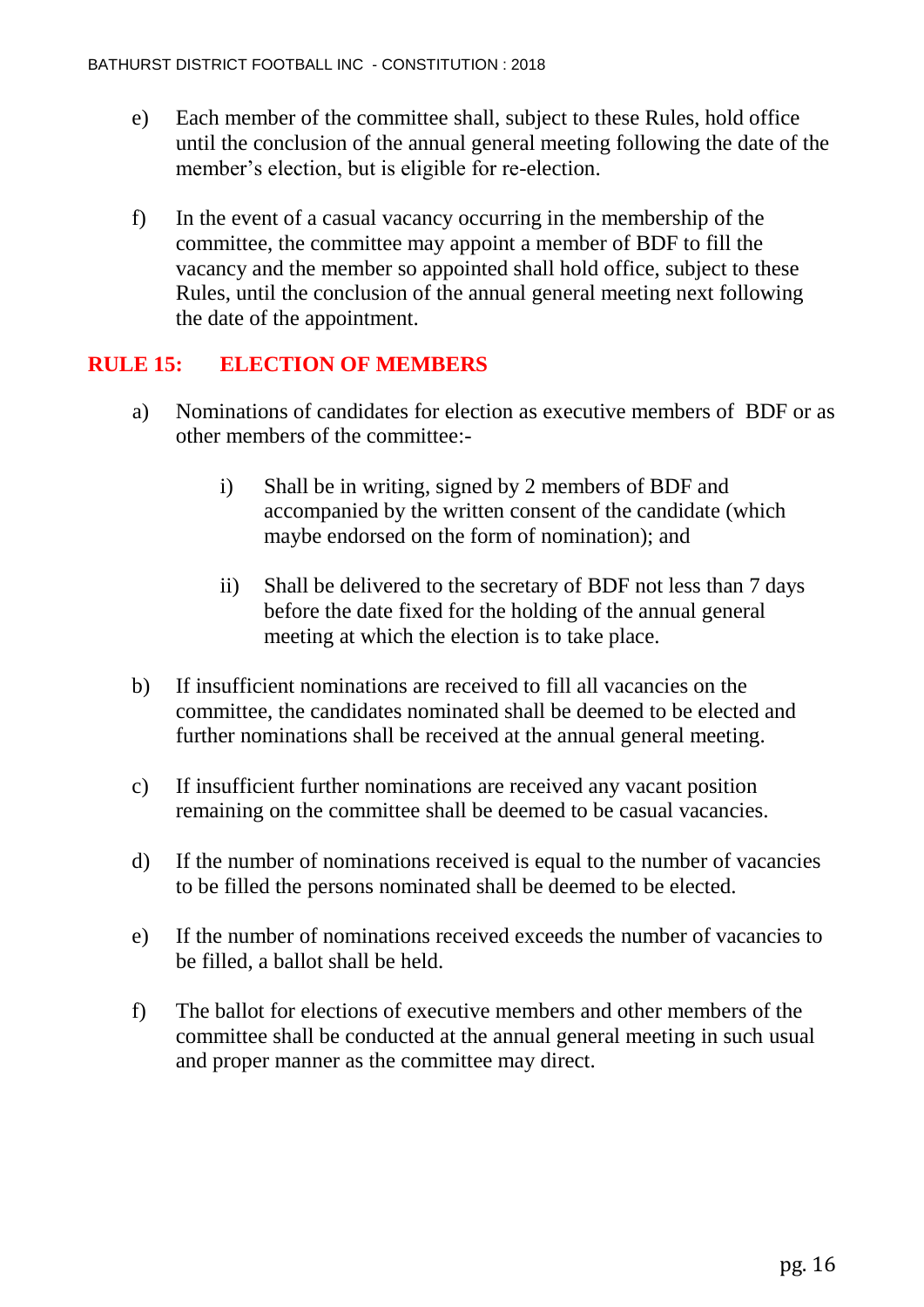#### **RULE 16: SECRETARY**

The Secretary shall:

- a) in most cases be the Public Officer of BDF. In the event that the Secretary can not be the Public Officer the role shall be filled by any other member of the executive; and
- b) As soon as practicable after being appointed, lodge notice with BDF of his or her address.
- c) It is the duty of the secretary to keep minutes of:
	- i) All appointments of executive members and other members of the committee.
	- ii) The names of members of the committee present at a committee meeting or a general meeting; and
	- iii) All proceedings at committee meetings and general meetings; and
	- iv) The names of members of BDF present at a general meeting and see that the Minutes of proceedings at a meeting are signed by the chairperson of the meeting or by the chairperson of the next succeeding meeting.

#### **RULE 17: TREASURER**

It is the duty of the treasurer of BDF to ensure that: -

- a) All money due to BDF is collected and received and that all payments authorised by BDF are made; and
- b) Correct books and accounts are kept showing the financial affair of BDF including full details of all receipt and expenditure connected with the activities of BDF; and
- e) Current bank statements, cheque books and deposit books are tabled at each committee meeting and at each general meeting.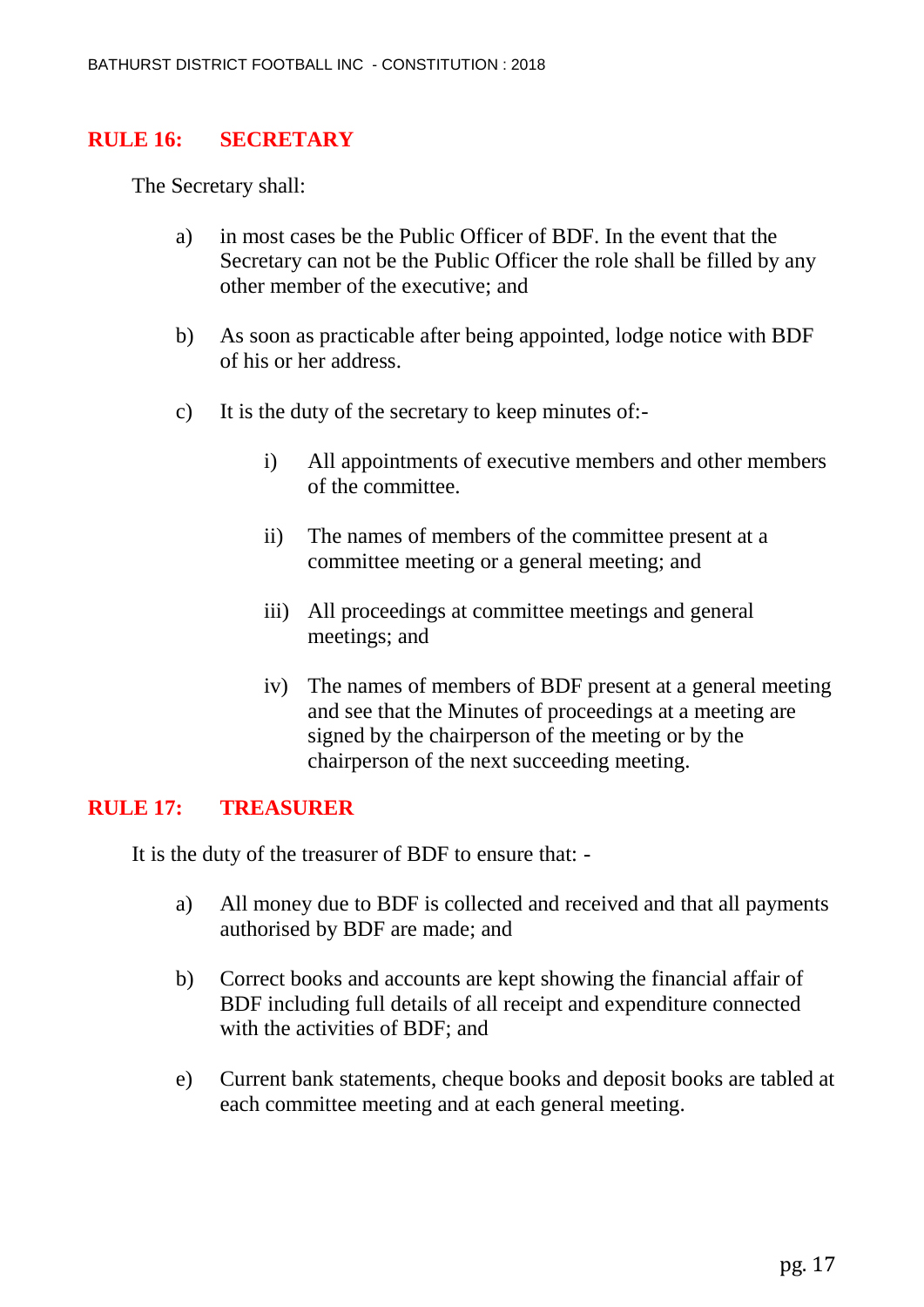#### **RULE 18: CASUAL VACANCIES**

For the purpose of these Rules, a casual vacancy in the office of a member of the committee occurs if the member: -

- a) Dies;
- b) Ceases to be a member of BDF;
- c) Becomes an insolvent under administration within the meaning of the Companies (New South Wales) Code;
- d) Resigns office by notice in writing to the secretary;
- e) Is removed from office under Rule 19;
- f) Becomes of unsound mind or a person whose person or estate is liable to be dealt with in any way under the law relating to mental health; or
- g) Is absent without the consent of the committee from all meetings of the committee held during a period of 6 months.

#### **RULE 19: REMOVAL OF A MEMBER**

- a) BDF in a general meeting may by resolution remove any member of the committee from the office of member before the expiration of the member's term of office and may by resolution appoint another person to hold office until the expiration of the term of office of the member so removed
- b) Where a member of the committee to whom a proposed resolution referred to in clause (a) relates makes representation in writing to the secretary or president (not exceeding a reasonable length) and requests that the representation be notified to the members of BDF, the secretary or the president may send a copy of the representations to each member of BDF or, if they are not sent, the member is entitled to require that the representations be read out at the meeting at which the resolution is considered.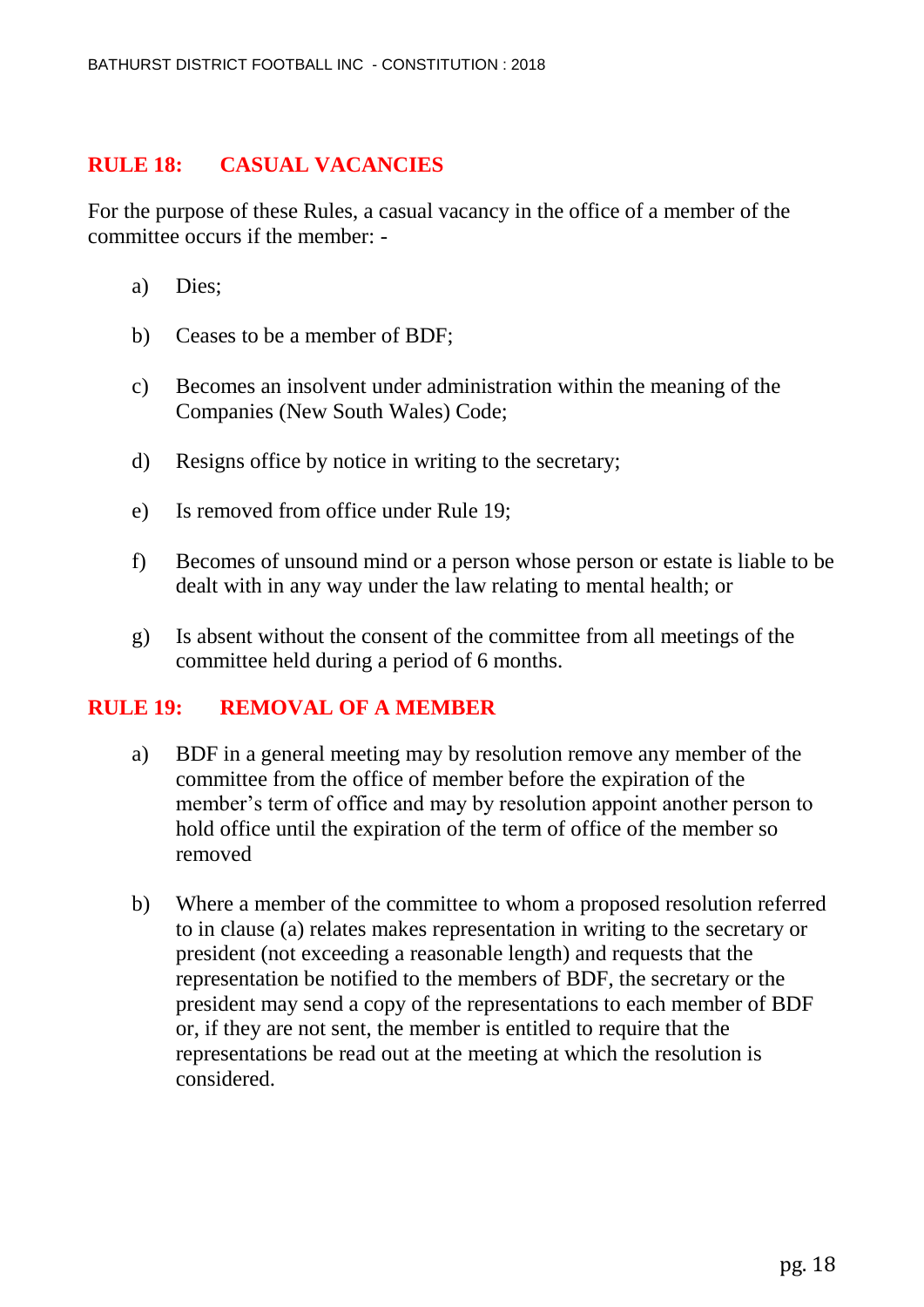#### **RULE 20: MEETINGS AND QUORUM**

- a) The committee shall meet at least 3 times in each period of 12 months at such place and time as the committee may determine.
- b) Additional meetings of the committee may be convened by the president or by any member of the committee.
- c) Oral or written notice of a meeting of the committee shall be given by the secretary to each member of the committee at least 48 hours (or such period as may be unanimously agreed upon by the members of the committee) before the time appointed for the holding of the meeting.
- d) Notice of a meeting given under clause (c) shall specify the general nature of the business to be transacted at the meeting and no other than that business shall be transacted at the meeting, except business, which the committee members present at the meeting unanimously agree to treat as urgent business.
- e) Any five (5) members of the committee constitute a quorum for the transaction of the business of a meeting of the committee.
- f) No business shall be transacted by the committee unless a quorum is present and if within half an hour of the time appointed for the meeting a quorum is not present the meeting stands adjourned to the same place and at the same hour of the same day in the following week.
- g) If at the adjourned meeting a quorum is not present within half an hour of the time appointed for the meeting, the meeting shall be dissolved.
- h) At the meeting of the committee: -
- i) The president or, in the president's absence, the vice president shall preside; or
- j) If the president and vice-president are absent or unwilling to act such one of the remaining members of the committee as may be chosen by the members present at the meeting shall preside.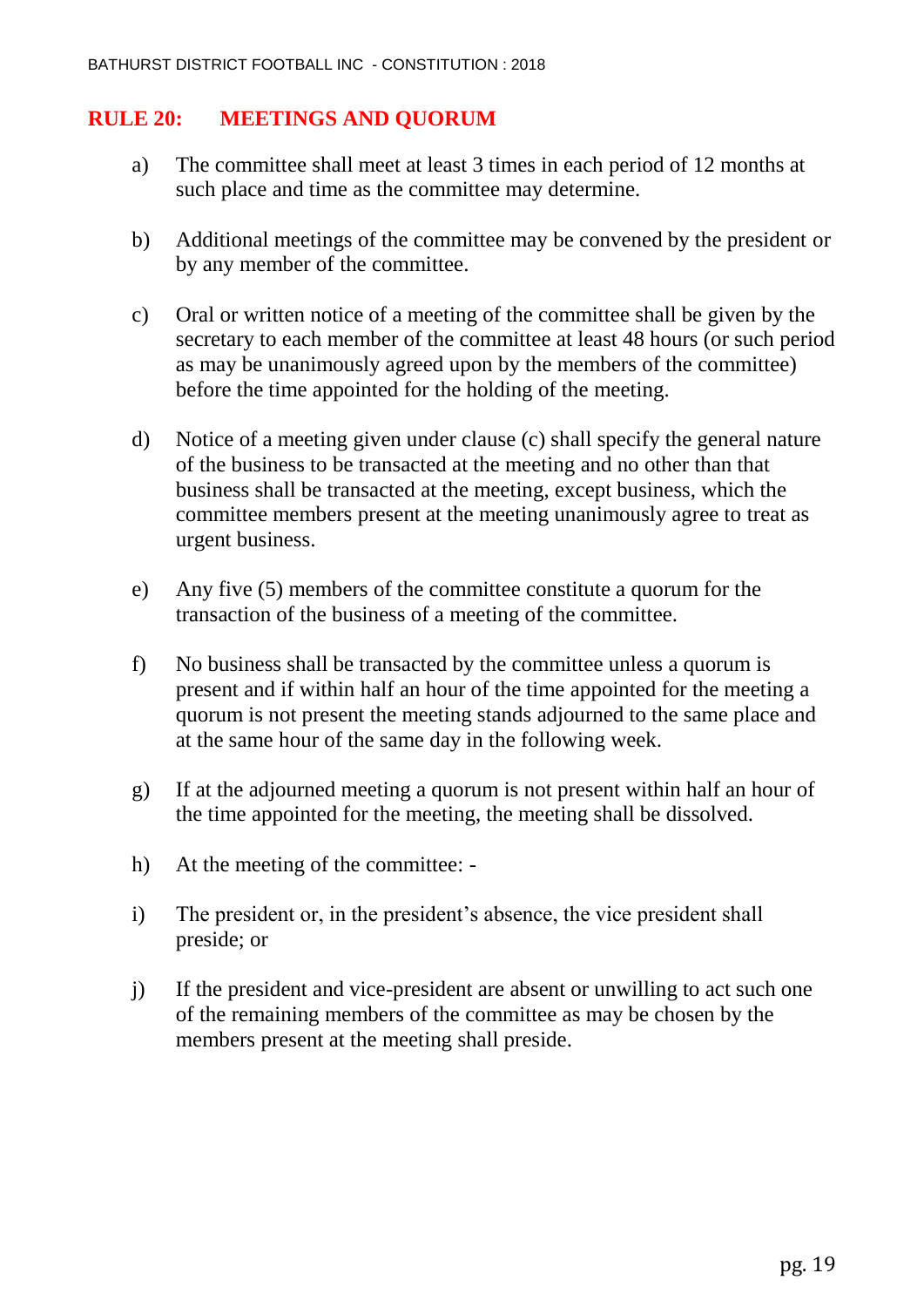#### **RULE 21: DELEGATION BY THE COMMITTEE TO SUB-COMMITTEE**

- a) The committee may, by instrument in writing, delegate to one or more sub committees (consisting of such member or members of BDF as the committee thinks fit) the exercise of such of the functions of the committee as are specified in the instrument, other than:
	- i) This power of delegation; and
	- ii) A function, which is a duty, imposed on the committee by the Act or by any other law.
- b) A function the exercise of which has been delegated to a sub-committee under this Rule, while the delegation remains unrevoked, be exercised from time to time by the sub-committee in accordance with the terms of the delegation.
- c) A delegation under this section may be made subject to such conditions or limitations as to the exercise of any functions the subject thereof, or as to time or circumstances, as may be specified in the instrument of delegation.
- d) Notwithstanding any delegation under this Rule, the committee may continue to exercise any function delegated.
- e) Any act or thing done or suffered by a sub-committee acting in the exercise of a delegation under this Rule has the same force and effect as it would have if it had been done or suffered by the committee.
- f) The committee may, by instrument in writing, revoke wholly or in part any delegation under this Rule.
- g) A sub-committee may meet and adjourn as it thinks proper.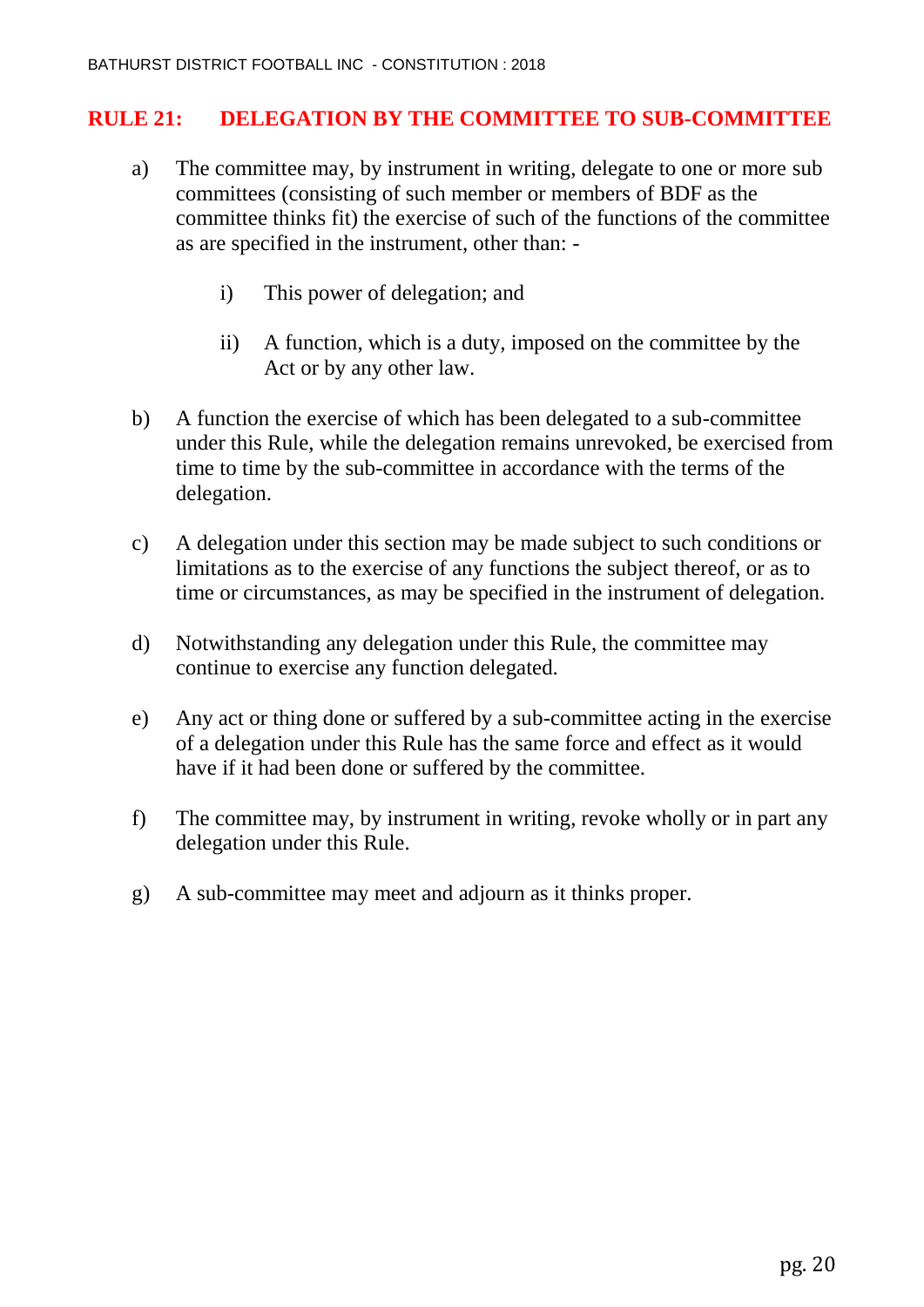#### **RULE 22: VOTING AND DECISIONS**

- a) Questions arising at a meeting of the committee or of any sub committee appointed by the committee shall be determined by a majority of the votes of members of the committee or sub-committee at the meeting.
- b) Each member present at a meeting of the committee or of any subcommittee appointed by the committee (including the person presiding at the meeting) is entitled to one vote but, in the event of an equality of votes on any question, the person presiding may exercise a second or casting vote.
- c) Subject to Rule 20 (e), the committee may act notwithstanding any vacancy on the committee.
- d) Any act or thing done or suffered, or purporting to have been done or suffered, by the committee or by a sub-committee appointed by the committee, is valid and effectual notwithstanding any defect that may afterwards be discovered in the appointment or qualification of any member of the committee or sub-committee.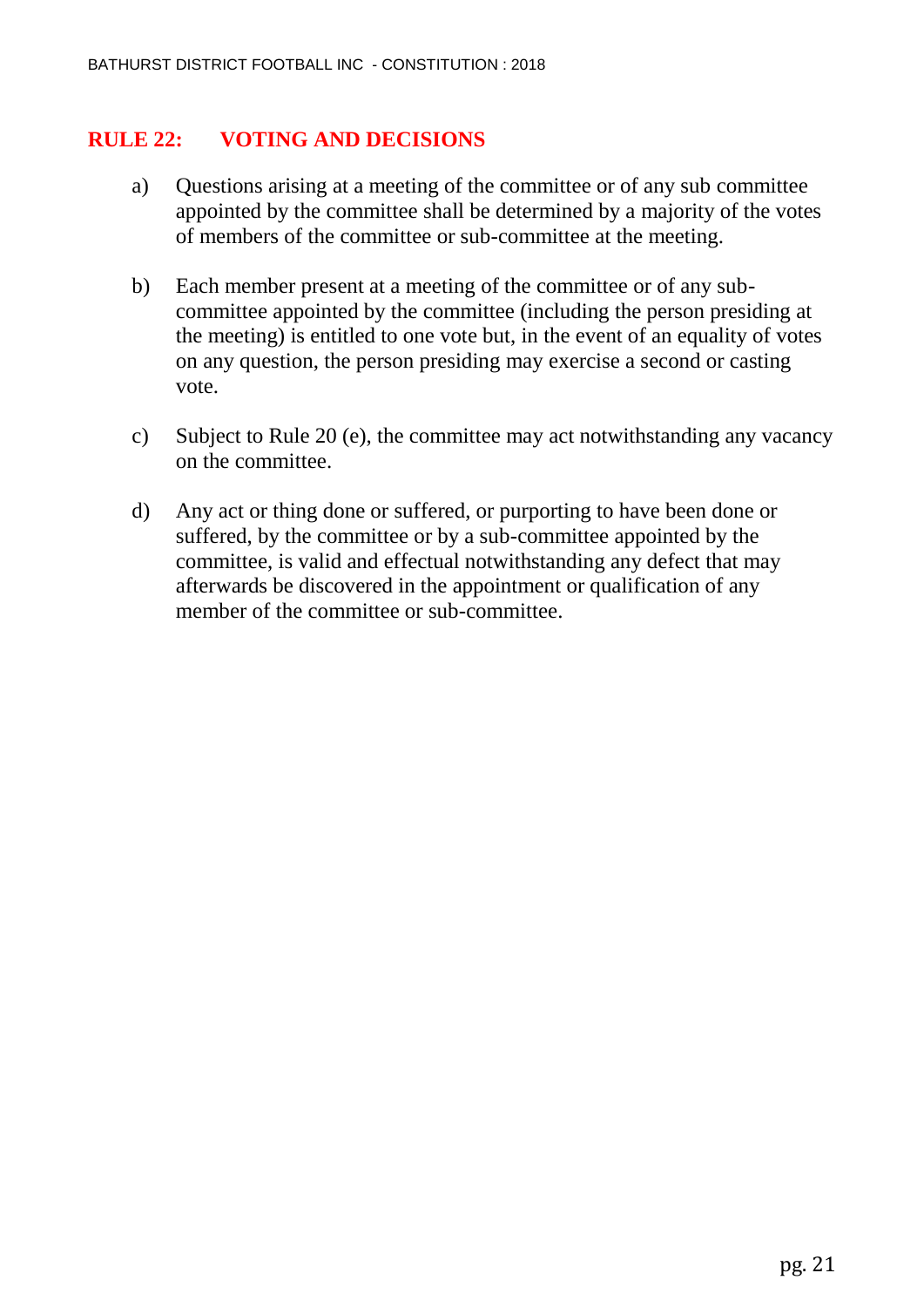## **PART 4: GENERAL MEETINGS**

#### **RULE 23: ANNUAL GENERAL MEETINGS - HOLDING OF**

- a) With the exception of the first annual general meeting of BDF, BDF shall convene an annual general meeting of its members in the month of January in each year.
- b) BDF shall hold its first annual general meeting:
	- i) Within the period of 18 months after its incorporation under the Act; and
	- ii) Within the period of 2 months after the expiration of the first financial year of BDF.
- c) Clause (a) and (b) have effect subject to any extension or permission granted by the Commission under section 26 (3) of the Act.

#### **RULE 24: ANNUAL GENERAL MEETINGS - CALLING OF & BUSINESS AT**

- a) The annual general meeting of BDF shall, subject to Rule 23, be convened on such date and at such place and time as the committee thinks fit.
- b) In addition to any other business, which may be transacted at an annual general meeting, and of any special general meeting held since that meeting, the business of an annual general meeting shall be;
	- i) To confirm the minutes of the last preceding annual general meeting and of any special general meeting held since that meeting.
	- ii) To receive from the committee reports upon the activities of BDF during the last preceding financial year.
	- iii) To elect executive members of BDF and other members to the committee; and
	- iv) To receive and consider the statement, which is, required to be submitted to members pursuant to section 26 (6) of the Act.
- c) An annual general meeting shall be specified as such in the notice convening it.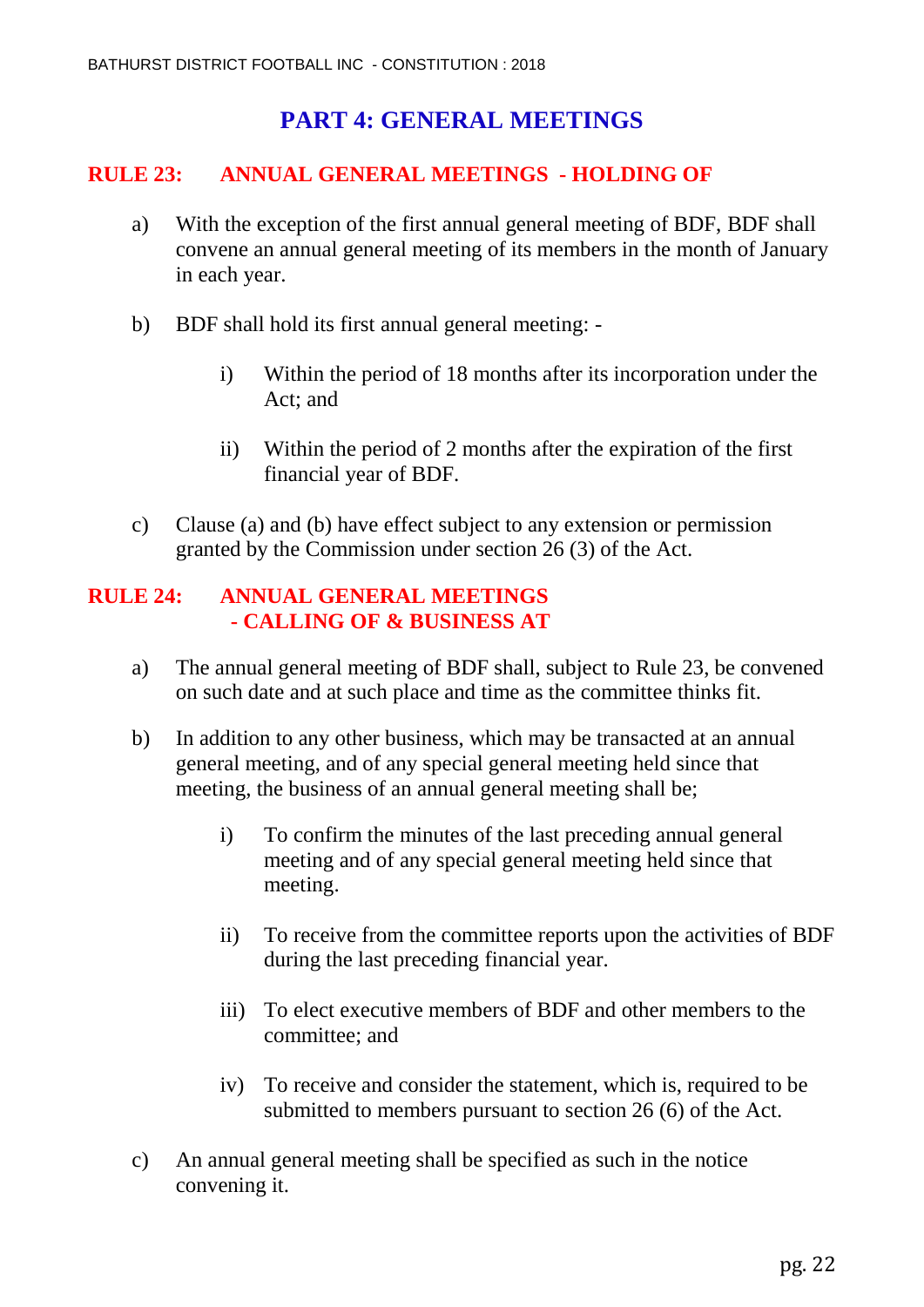#### **RULE 25: SPECIAL GENERAL MEETINGS - CALLING OF**

- a) The committee may, whenever it thinks fit, convene a special general meeting of BDF.
- b) The committee shall, on the request in writing of not less than 5 per cent of the total number of members, convene a special general meeting of BDF.
- c) A requisition of members for a special general meeting:
	- i) Shall state the purpose of the meeting;
	- ii) Shall be signed by the members making the requisition;
	- iii) Shall be lodged with the secretary; and
	- iv) May consist of several documents in similar form, each signed by one or more of the members making the requisition.
- d) If the committee fails to convene a special general meeting to be held within 1 month after the date on which a requisition of members for the meeting is lodged with the secretary, any one or more of the members who made the requisition may convene a special general meeting to be held not later than 3 months after that date.
- e) A special general meeting convened by a member or members referred to in clause (d) shall be convened as nearly as practicable in the same manner as general meetings are convened by the committee and any member who thereby incurs expense is entitled to be reimbursed by BDF for any expenses so incurred.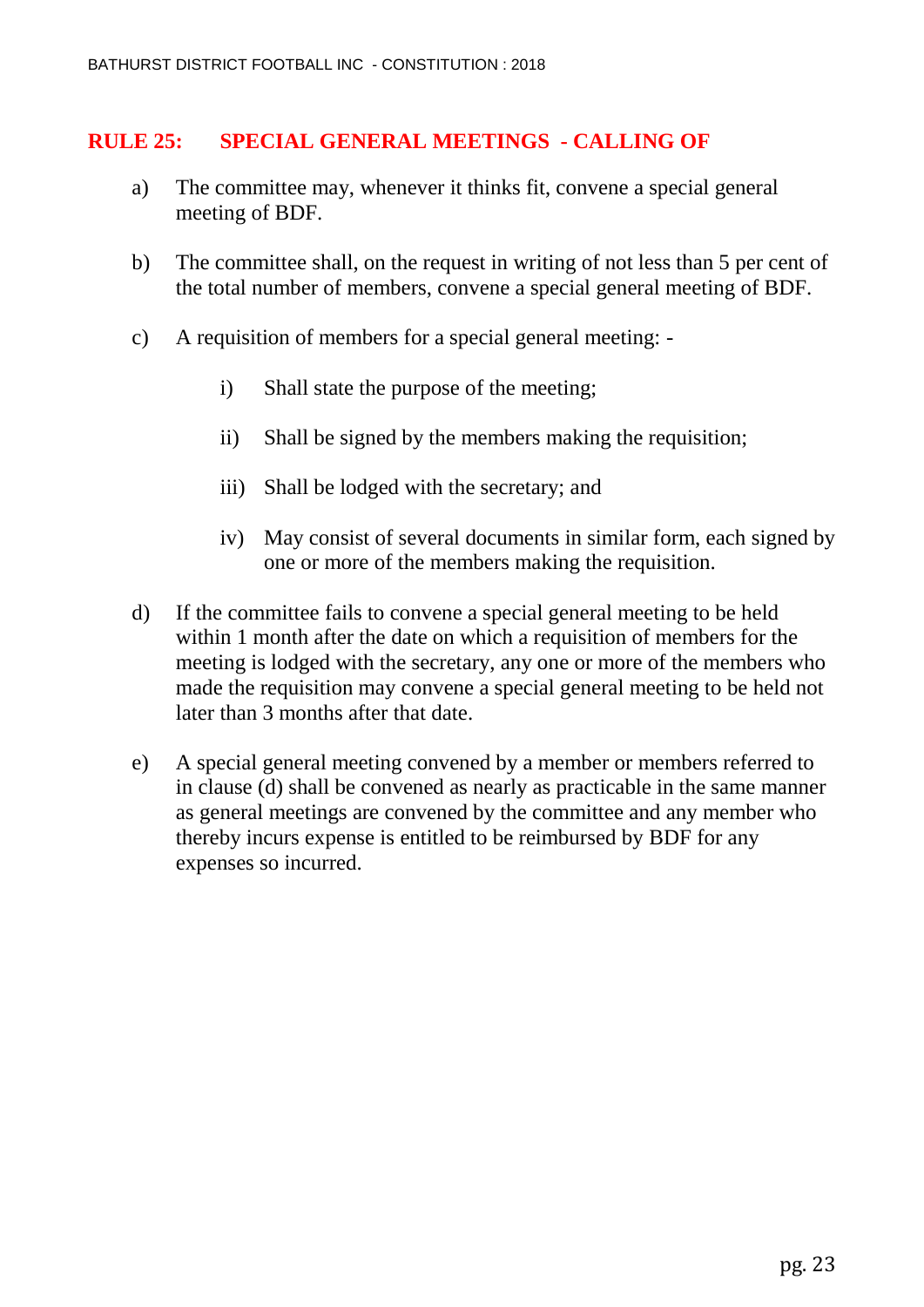#### **RULE 26: NOTICE**

- a) Except where the nature of the business proposed to be dealt with at a general meeting requires a special resolution of BDF, the secretary shall, at least 14 days before the date fixed for the holding of the general meeting, cause to be sent by pre-paid post to each member at the member's address appearing in the register of members, a notice specifying the place, date and time of the meeting and the nature of the business proposed to be transacted at the meeting.
- b) Where the nature of the business proposed to be dealt with at a general meeting requires a special resolution of BDF, the secretary shall, at least 21 days before the date fixed for the holding of the general meeting, cause notice to be sent to each member in the manner provided in clause (a) specifying, in addition to the matter required under clause (a), the intention to propose the resolution as a special resolution.
- c) No business other than that specified in the notice convening a general meeting shall be transacted at the meeting except in the case of an annual general meeting, business which may be transacted pursuant to Rule 24 (b).
- d) A member desiring to bring any business before a general meeting may give notice in writing of that business to the secretary who shall include that business in the next notice calling a general meeting given after receipt of the notice from the member.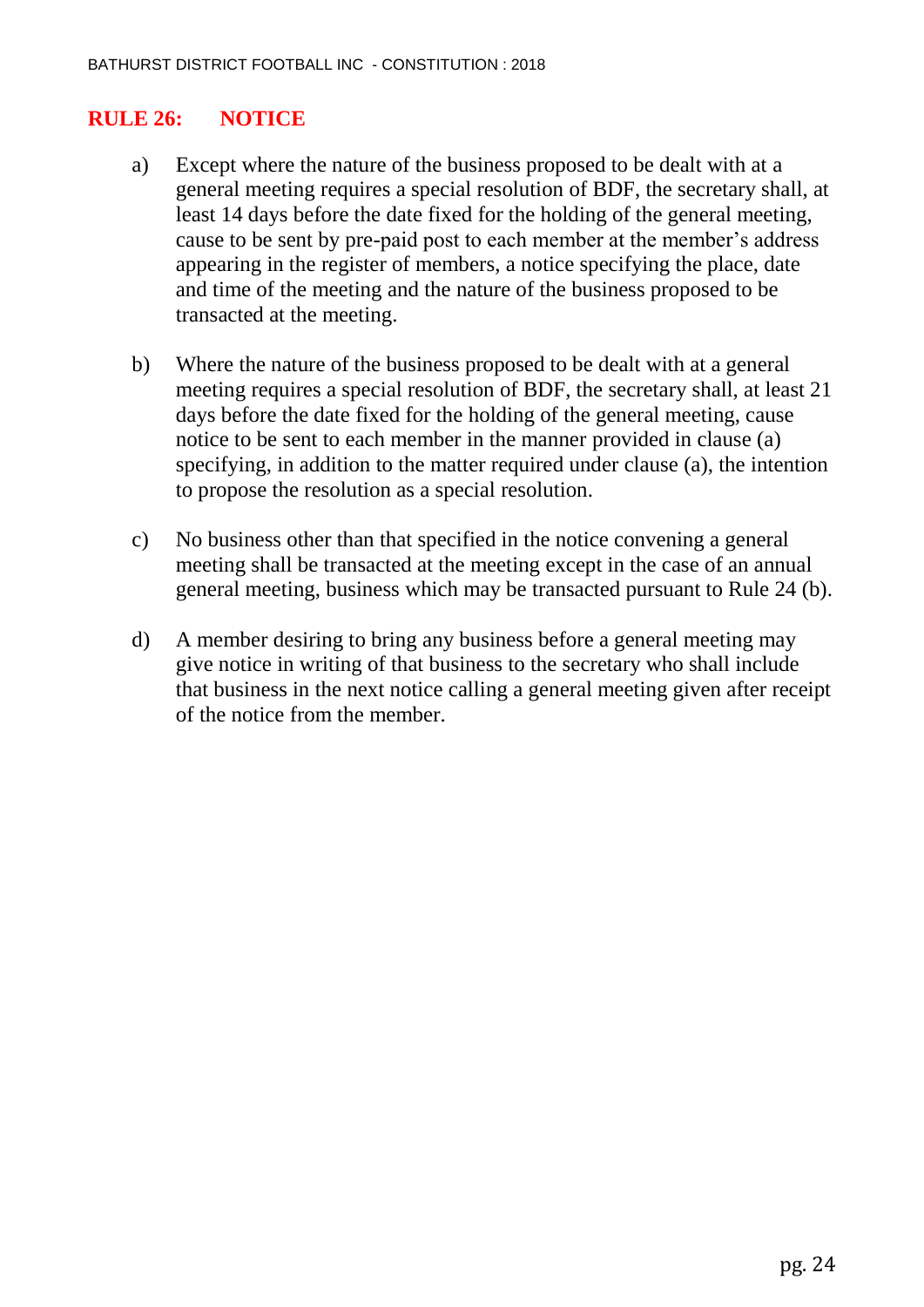#### **RULE 27: PROCEDURE**

- a) No item of business shall be transacted at a general meeting unless a quorum of members entitled under these Rules to vote is present during the time the meeting is considering that item.
- b) Twelve members present in person (being members entitled under these Rules to vote at a general meeting) constitute a quorum for the transaction of the business of a general meeting.
- c) If within half an hour after the appointed time for the commencement of a general meeting a quorum is not present, the meeting convened upon the requisition of members shall be dissolved and in any other case shall stand adjourned to the same day in the following week at the time and (unless another place is specified at the time of the adjournment by the person presiding at the meeting or communicated by written notice to members given before the day to which the meeting is adjourned) at the same place.
- d) If at the adjourned meeting a quorum is not present within half an hour after the appointed time for the commencement of meeting, the members present (being not less than 7) shall constitute a quorum.

#### **RULE 28: PRESIDING MEMBER**

- a) The president, or in the president's absence, the vice-president, shall preside as chairperson at each general meeting of BDF.
- b) If the president and the vice-president are absent from a general meeting or unwilling to act, the members present shall elect one of their number to preside as chairperson at the meeting.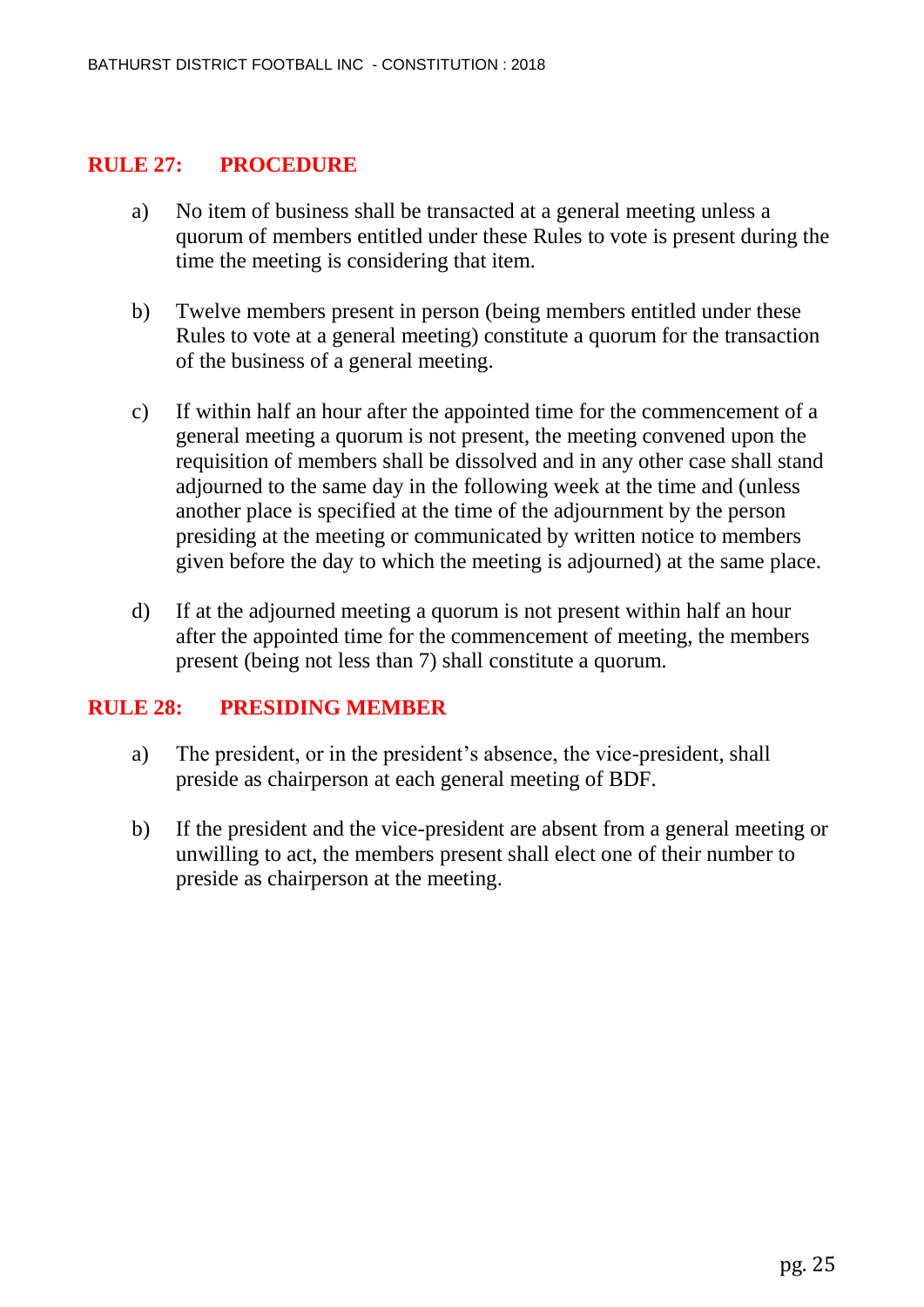#### **RULE 29: ADJOURNMENT**

- a) The chairperson of a general meeting at which a quorum is present may, with the consent of the majority of members present at the meeting, adjourn the meeting from time to time and place to place, but no business shall be transacted at an adjourned meeting other than the business left unfinished at the meeting at which the adjournment took place.
- b) Where a general meeting is adjourned for 14 days or more, the secretary shall give written or oral notice of the adjourned meeting to each member of BDF stating the place, date and time of the meeting and the nature of the business to be transacted at the meeting.
- c) Except as provided in clause (a) and (b), notice of an adjournment of a general meeting or of the business to be transacted at an adjourned meeting, is not required to be given.

#### **RULE 30: MAKING OF DECISIONS**

- a) A question arising at a general meeting of BDF shall be determined on a show of hands and, unless before or on the declaration of hands a poll is demanded, a declaration by the chairperson that the resolution has, on a show of hands, been carried or carried unanimously or carried by a particular majority or lost, or an entry to that effect is in the minute book of BDF, is evidence of the fact without proof of the number or proportion of the votes recorded in favour of or against that resolution.
- b) At a general meeting of BDF, a poll may be demanded by the chairperson or by not less than 3 members present in person or by proxy at the meeting.
- c) Where a poll is demanded at a general meeting, the poll shall be taken:
	- i) Immediately in the case of a poll which relates to the election of the chairperson of the meeting or to the question of an adjournment; or
	- ii) In any other case, in such manner and at such time before the close of the meeting as the chairperson directs, and the resolution of the poll on the matter shall be deemed to be the resolution of the meeting on that matter.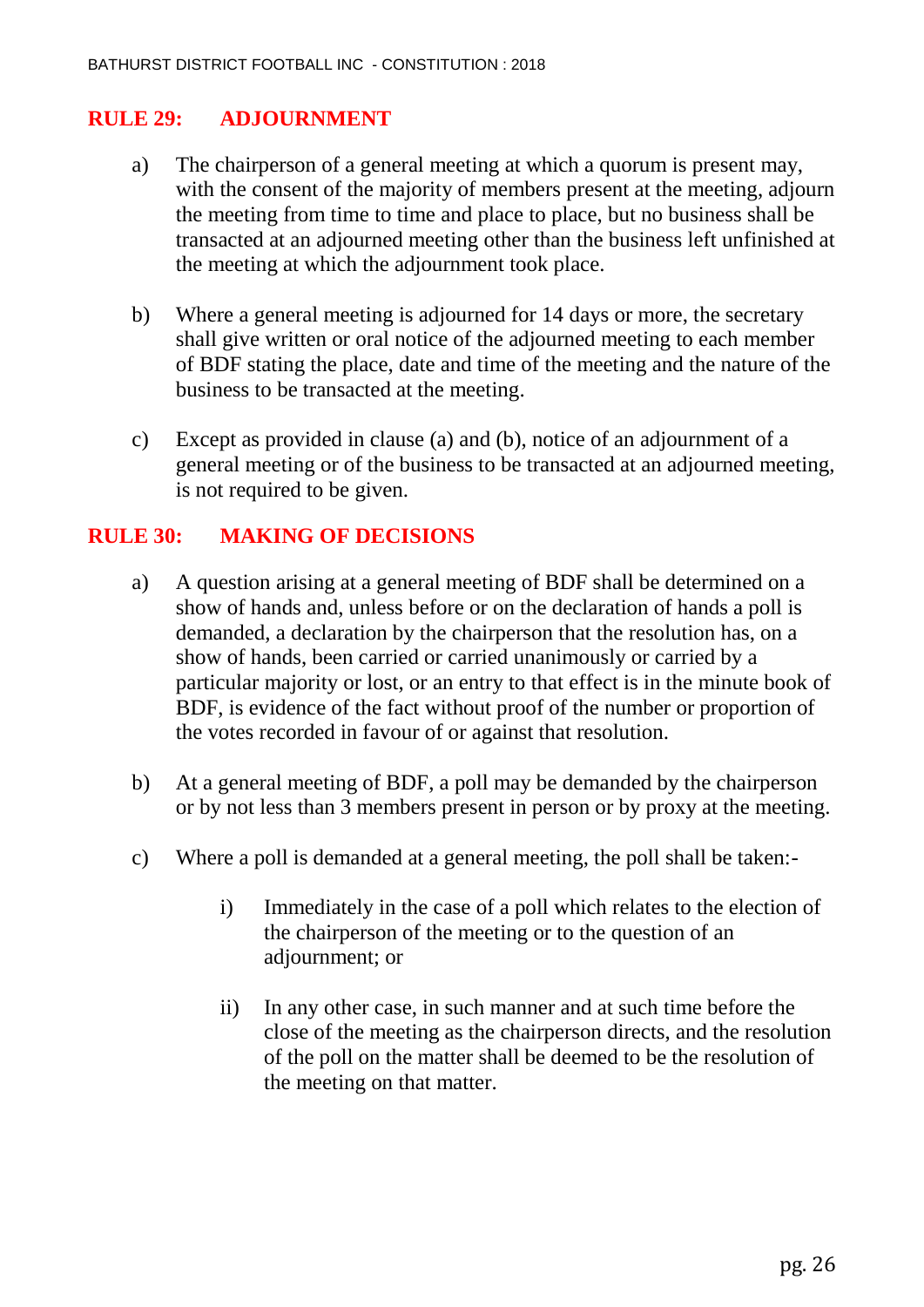#### **RULE 31: SPECIAL RESOLUTION**

A resolution of BDF is a special resolution if: -

- a) It is passed by a majority which comprises not less than three-quarters of such members of BDF as, being entitled under these Rules to do so, vote in person or by proxy at a general meeting of which not less than 21 days' written notice specifying the intention to propose the resolution as a special resolution was given in accordance with these Rules; or
- b) Where it is made to appear to the Commission that it is not possible or practicable for the resolution to be passed in the manner specified in paragraph (a) – the resolution is passed in a manner specified by the Commission.

#### **RULE 32: VOTING**

- a) Upon any question arising at a general meeting of BDF a member has one vote only.
- b) All votes shall be given personally or by proxy but no member may hold more than 2 proxies.
- c) In the case of an equality of votes on a question at a general meeting, the chairperson of the meeting is entitled to exercise a second or casting vote.
- d) A member or proxy is not entitled to vote at any general meeting of BDF unless all money due and payable by the member or proxy to BDF has been paid, other than the amount of the annual subscription payable in respect of the then current year.

#### **RULE 33: APPOINTMENT OF PROXIES**

- a) Each member shall be entitled to appoint another member as proxy by notice given to the secretary no later than 24 hours before the time of the meeting respect of which the proxy is appointed.
- b) The notice appointing the proxy shall be in the form set out in Appendix 4 to these Rules.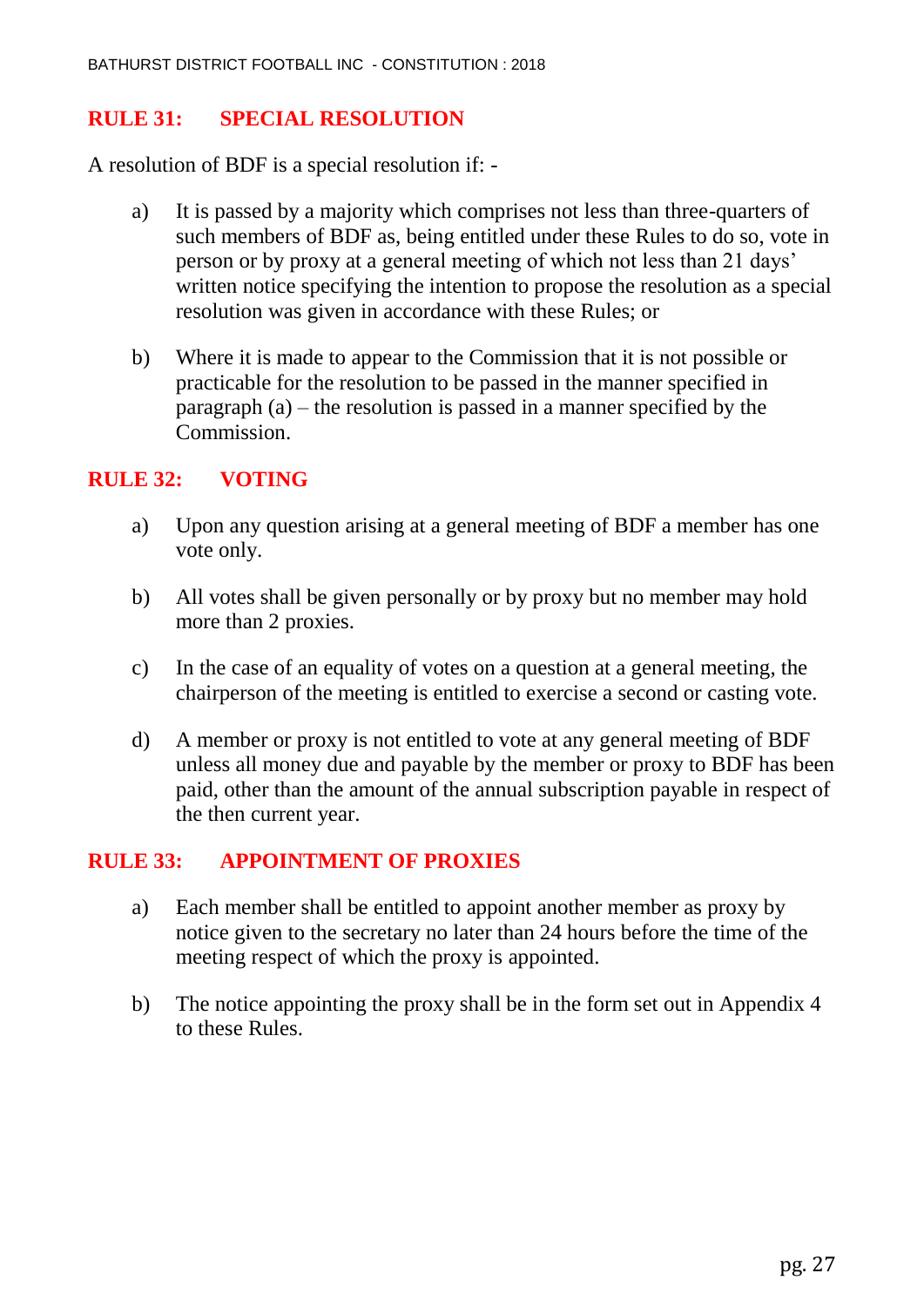#### **RULE 34: POSTAL OR ELECTRONIC BALLOTS**

- a) The association may hold a postal or electronic ballot (as the committee determines) to determine any issue or proposal (other than an appeal under clause 12).
- b) A postal or electronic ballot is to be conducted in accordance with Schedule 3 to the Regulation.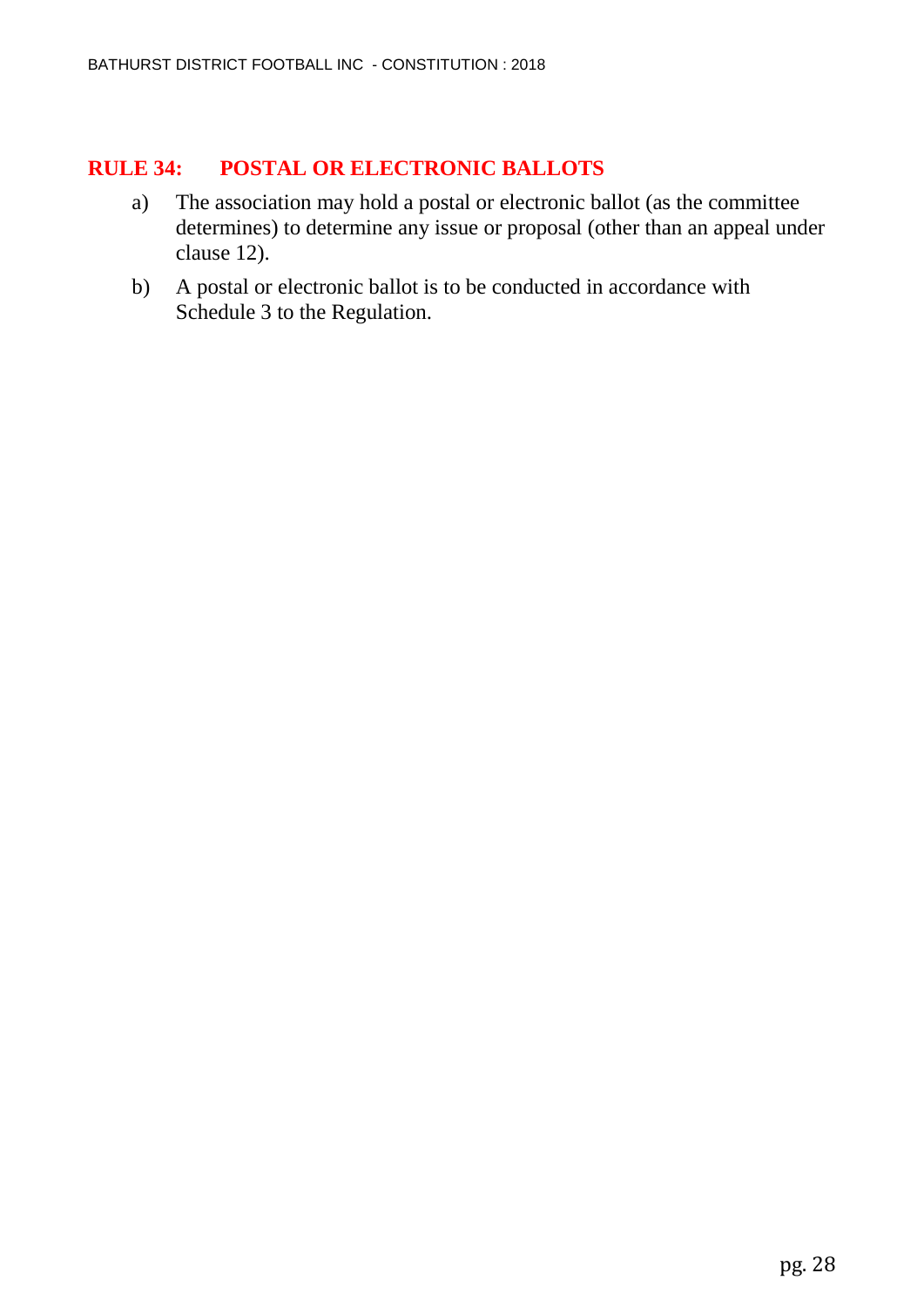## **PART 5: MISCELLANEOUS**

#### **RULE 35: INSURANCE**

- a) BDF shall effect and maintain insurance pursuant to section 44 of the Act.
- b) In addition to the insurance required under clause (a), BDF may effect and maintain other insurance.

#### **RULE 36: FINANCIAL YEAR**

The financial year of BDF shall be from the  $1<sup>st</sup>$  January through to the  $31<sup>st</sup>$  December of that year.

#### **RULE 37: SOURCE**

- a) The funds of BDF shall be derived from entrance fees and annual subscriptions of members, donations and, sources as the committee determines, subject to any resolution passed by the committee.
- b) All money received by BDF shall be deposited as soon as practicable and without deduction to the credit of BDF's financial institutions.
- c) BDF shall, as soon as practicable after receiving any money, issue an appropriate receipt.

#### **RULE 38: MANAGEMENT**

- a) Subject to any resolution passed by BDF in general meeting, the funds of BDF shall be used in pursuance of the objects of BDF in such manner as the committee determines.
- b) All cheques, drafts, bills of exchange, promissory notes and other negotiable instruments shall be signed by any two (2) members of the committee or employees of BDF, being members authorised to do so by the committee.

#### **RULE 39: ALTERATIONS OF OBJECTS AND RULES**

The statement of Objects and these Rules may be altered, rescinded or added to only by a special resolution of BDF at an annual general meeting of BDF or a special general meeting of BDF.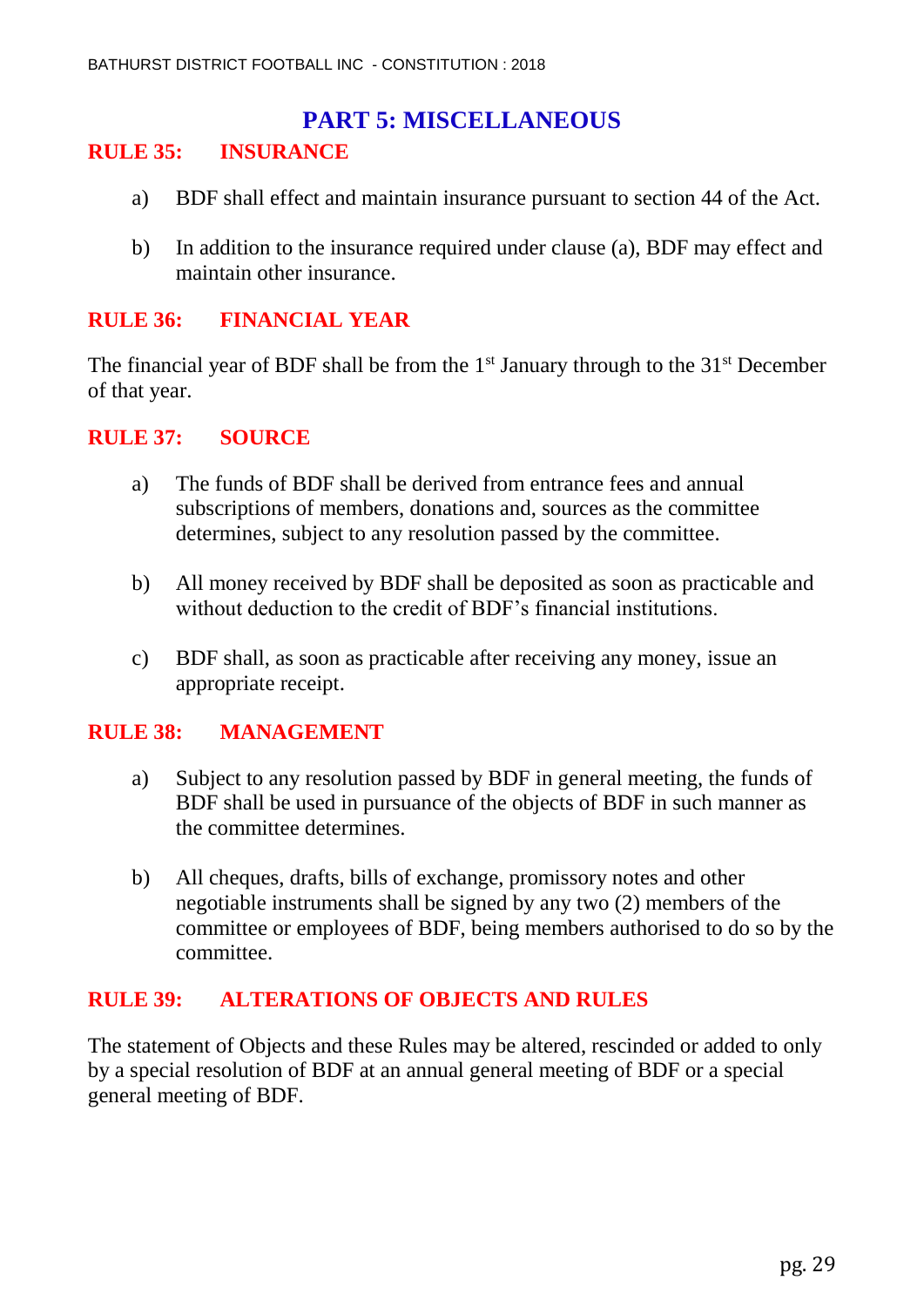#### **RULE 40: COMMON SEAL**

- a) The common seal of BDF shall be kept in the custody of the public officer.
- b) The common seal shall not be affixed to any instrument except by the authority of the committee and the affixing of the common seal shall be attested by the signature either of 2 members of the committee or of 1 member of the committee and of the public officer.

#### **RULE 41: CUSTODY OF BOOKS, ETC**

Except as otherwise provided by these Rules, the public officer shall keep in his or her custody or under his or her control all records, books and other documents relating to BDF.

#### **RULE 42: INSPECTION OF BOOKS, ETC**

The records, books and other documents of BDF shall be open to inspection, free of charge, by a member of BDF at a reasonable hour.

#### **RULE 43: SERVICE OF NOTICE**

- a) For the purpose of these Rules, a notice may be served by or on behalf of the BDF upon a member personally or by sending it by post to the member at the member's address shown in the register of members.
- b) Where a document is sent to a person by properly addressing, prepaying and posting to the person a letter containing the document, the document shall unless the contrary is proved, be deemed for the purpose of these Rules to have been served on the person at the time at which the letter would have been delivered in the ordinary course of post.

#### **RULE 44: DISTRIBUTION OF PROPERTY ON WINDING UP OF ASSOCIATION**

- a) Subject to the Act and the Regulations, in a winding up of the association, any surplus property of the association is to be transferred to another organisation with similar objects and which is not carried on for the profit or gain of its individual members.
- b) In this clause, a reference to the surplus property of an association is a reference to that property of the association remaining after satisfaction of the debts and liabilities of the association and the costs, charges and expenses of the winding up of the association.

**Note.** Section 65 of the Act provides for distribution of surplus property on the winding up of an association.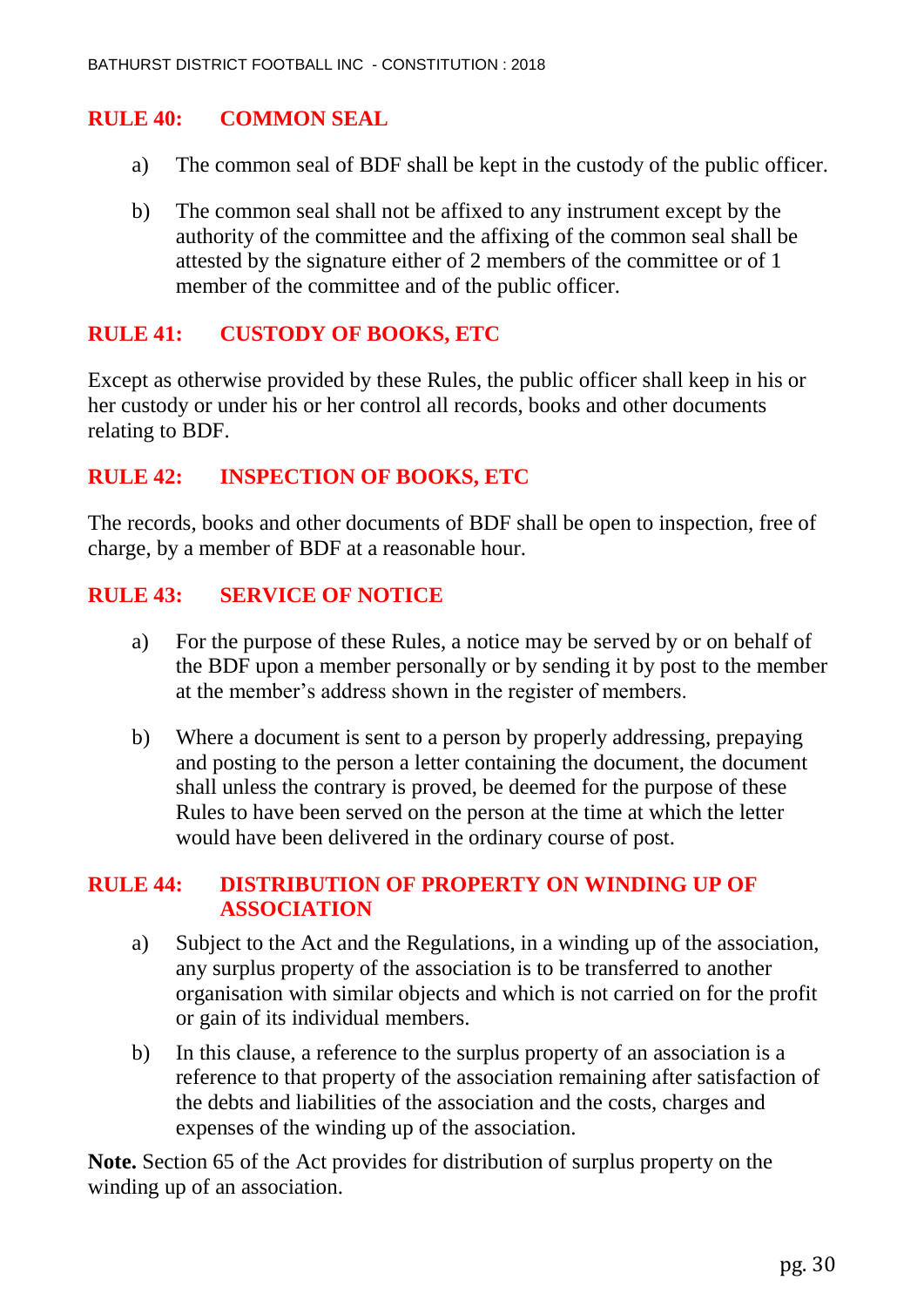



# **APPENDIX 1**

# **LIFE MEMBERS OF BATHURST DISTRICT FOOTBALL INC.**

*Rule 3 (b) Constitution: Objects & Rules*

Hayden Davies

Colin Cooper

Arthur West

Jack Proctor

Lola Proctor

Ian Macey

Darrel Francis

Leif Hummelshoj

Bill Miller

Christopher McGrath

Grant Foster

Kelvin Moore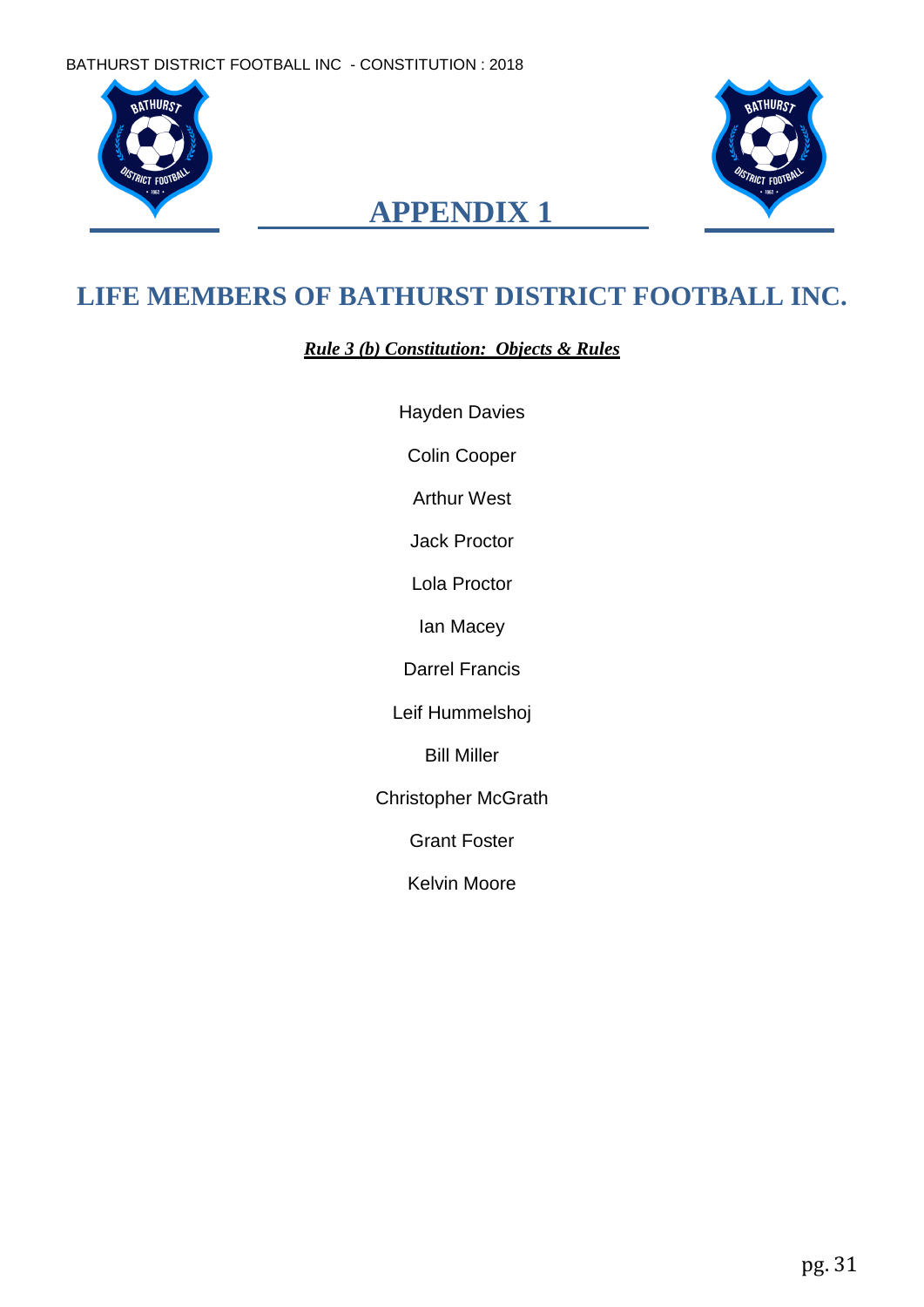

I,



# **APPENDIX 2**

## NOMINATION FOR LIFE MEMBERSHIP OF **BATHURST DISTRICT FOOTBALL INCORPORATED** *Rule 4 (a) (i) Constitution*

 $\frac{1}{2}$ (Full Name) a member of BDF, hereby, nominate

(Full Name of Proposed Life Member)

of

(Address)

(Occupation) who is personally known to me,

#### for life membership of **BATHURST DISTRICT FOOTBALL INC.**

(Signature of Proposer) (Date)

I, and the second control of the second control of the second control of the second control of the second control of the second control of the second control of the second control of the second control of the second contro

l. (Full name)

a member of BDF, second the nomination of the nominee, who is personally known to me, for life membership of BDF.

\_\_\_\_\_\_\_\_\_\_\_\_\_\_\_\_\_\_\_\_\_\_\_\_\_\_\_\_\_\_\_\_\_\_\_\_\_\_\_\_\_\_\_\_\_\_\_\_\_\_\_\_\_\_\_\_\_\_\_\_\_\_\_\_\_\_\_\_\_\_\_\_\_\_\_\_  $\overline{\phantom{a}}$ 

(Signature of Seconder) (Date)

I, (Full Name)

a member of BDF, hereby agree to my nomination for life membership of BDF

(Signature of Proposed Life Member) (Date)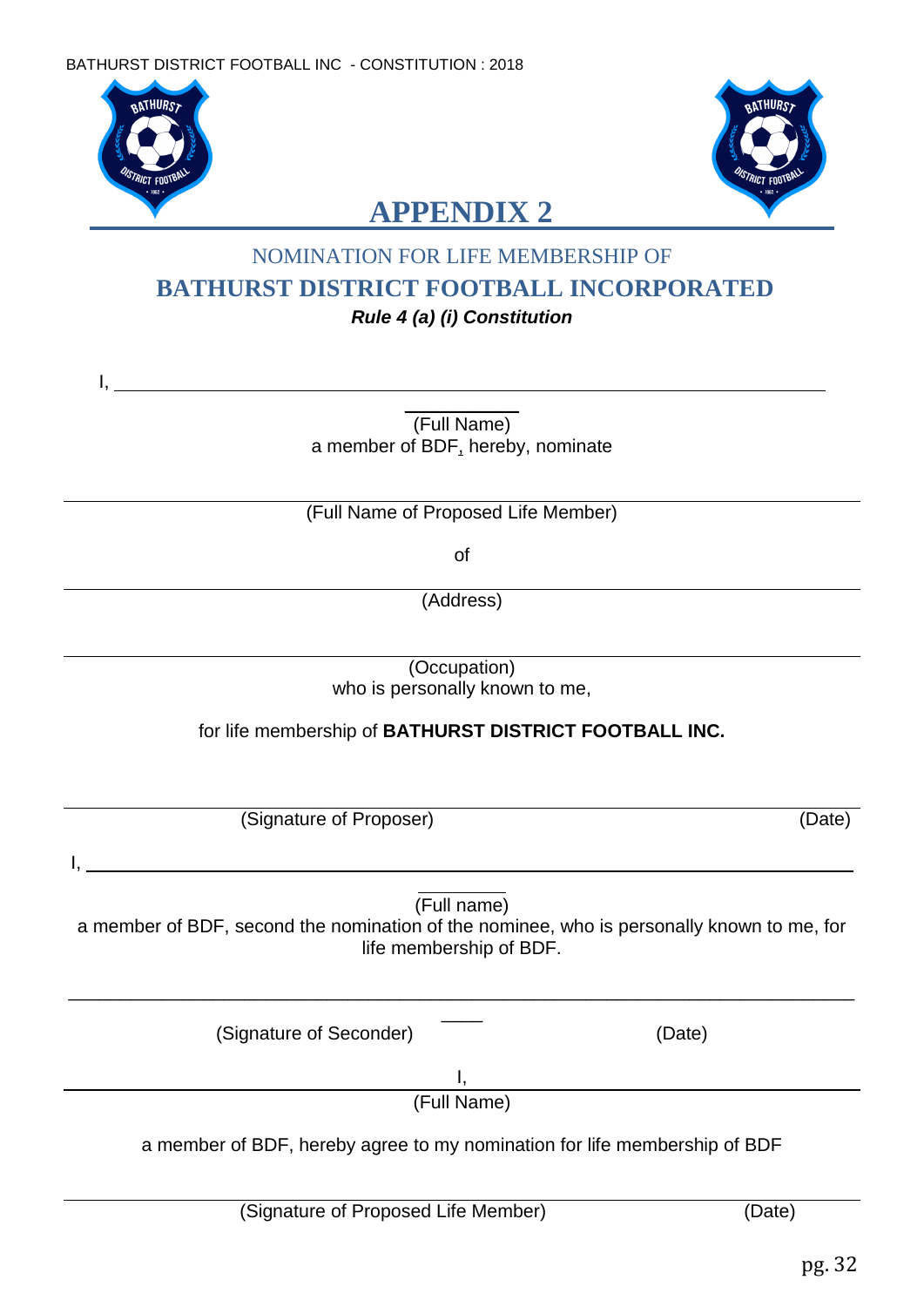| <b>BATHURSZ</b><br><i>RICT</i> FOOTB |                                                                                                                                                                                                              | <b>BATHURS2</b><br><i>RICT FOOT</i> |
|--------------------------------------|--------------------------------------------------------------------------------------------------------------------------------------------------------------------------------------------------------------|-------------------------------------|
|                                      | <b>APPENDIX 3</b>                                                                                                                                                                                            |                                     |
|                                      | <b>APPLICATION FOR MEMBERSHIP OF</b><br><b>BATHURST DISTRICT FOOTBALL INCORPORATED</b><br><b>Rule 4 (f) (i) Constitution</b>                                                                                 |                                     |
| $I_{\rm t}$                          |                                                                                                                                                                                                              |                                     |
|                                      | (Full Name of Applicant)                                                                                                                                                                                     |                                     |
| of                                   |                                                                                                                                                                                                              |                                     |
|                                      | (Address)                                                                                                                                                                                                    |                                     |
| (Occupation)                         | (Email Address)                                                                                                                                                                                              |                                     |
|                                      | hereby apply to become a member of the above incorporated body. In the advent of my<br>admission as a member, I agree to be bound by the Rules of BDF for the time being in force.<br>(Applicants Signature) |                                     |
|                                      | (Date)                                                                                                                                                                                                       |                                     |
| (Full Name)                          | (Signature of Proposer)                                                                                                                                                                                      | (Date)                              |
|                                      | a member of BDF, nominate the applicant, personally known to me, for membership of BDF.                                                                                                                      |                                     |
| (Full Name)                          | (Signature of Seconder)                                                                                                                                                                                      | (Date)                              |
|                                      | a member of BDF, second the nomination of the applicant, who is personally known to me, for<br>membership of BDF.                                                                                            |                                     |